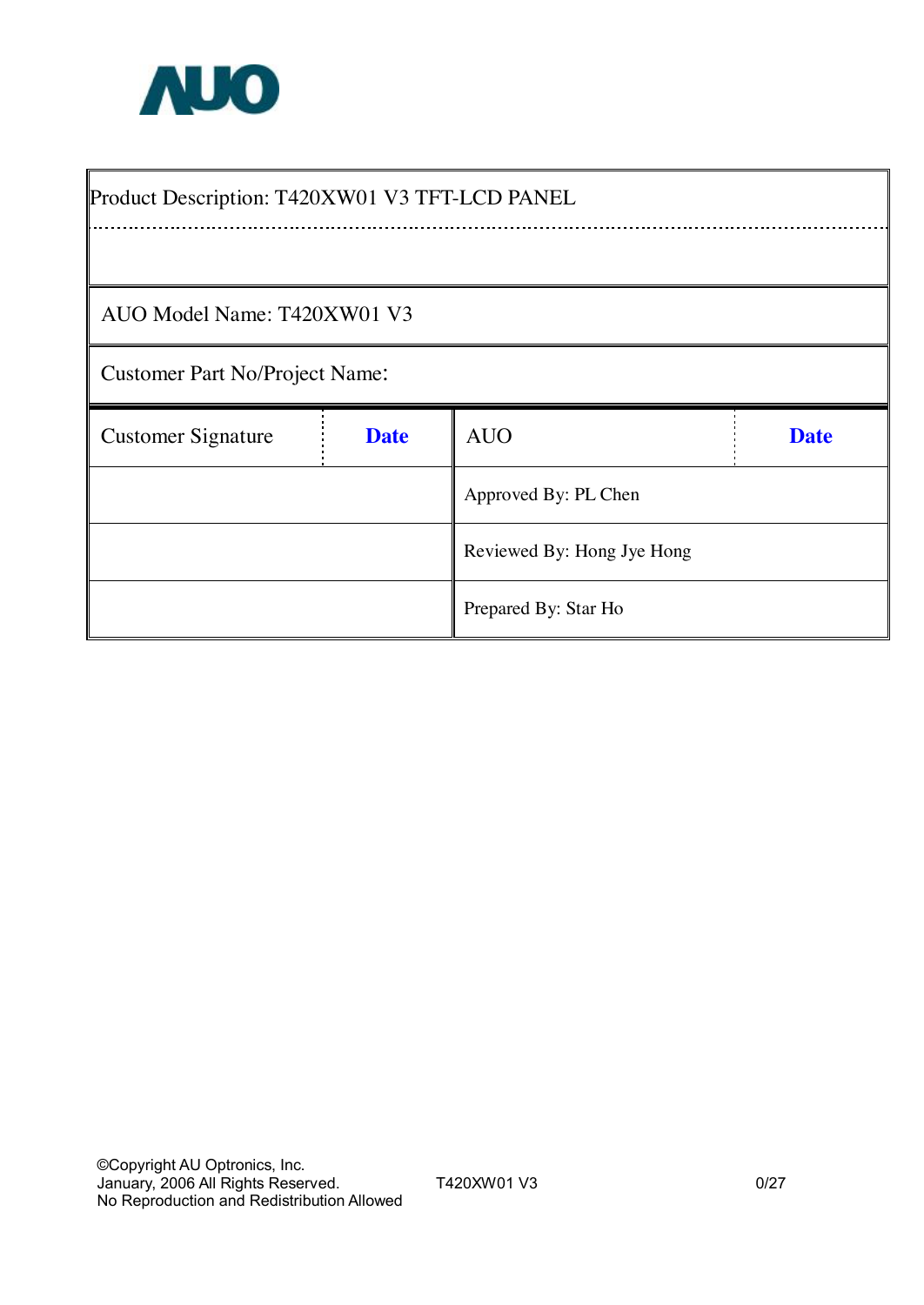

*Document Version: 1.0 Date:2006/10/15*

## **Product Functional Specification**

## **42" WXGA Color TFT-LCD Module Model Name: T420XW01 V3**

 **( ) Preliminary Specification (\*) Final Specification** 

Note : This specification is subject to change without notice.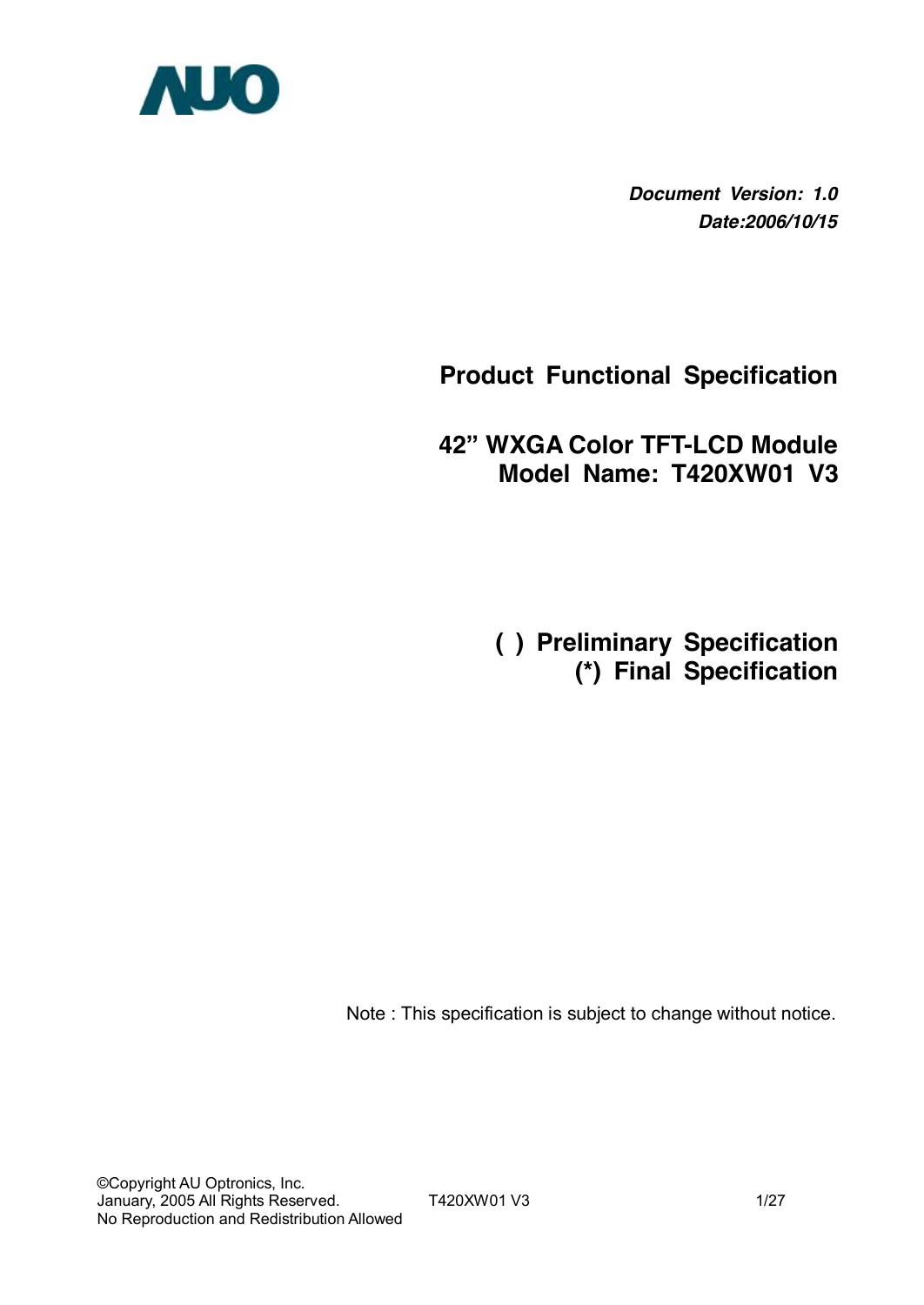

# **Contents**

| <b>No</b>      | <b>ITEM</b>                    |
|----------------|--------------------------------|
|                | COVER                          |
|                | <b>CONTENTS</b>                |
|                | RECORD OF REVISIONS            |
| 1              | <b>GENERAL DESCRIPTION</b>     |
| $\overline{2}$ | ABSOLUTE MAXIMUM RATINGS       |
| 3              | ELECTRICAL SPECIFICATIONS      |
| $3 - 1$        | ELECTRICAL CHARACTREISTICS     |
| $3 - 2$        | INTERFACE CONNECTIONS          |
| $3-3$          | SIGNAL TIMING SPECIFICATIONS   |
| $3 - 4$        | SIGNAL TIMING WAVEFORMS        |
| $3-5$          | COLOR INPUT DATA REFERNECE     |
| $3-6$          | POWER SEQUENCE                 |
| 4              | OPTICAL SFECIFICATIONS         |
| $\overline{5}$ | MECHANICAL CHARACTERISTICS     |
|                |                                |
| 6              | <b>INTERNATIONAL STANDARDS</b> |
| $6 - 1$        | <b>SAFETY</b>                  |
| $6 - 2$        | <b>EMC</b>                     |
| $\overline{7}$ | <b>PACKING</b>                 |
| 8              | <b>PRECAUTIONS</b>             |
|                |                                |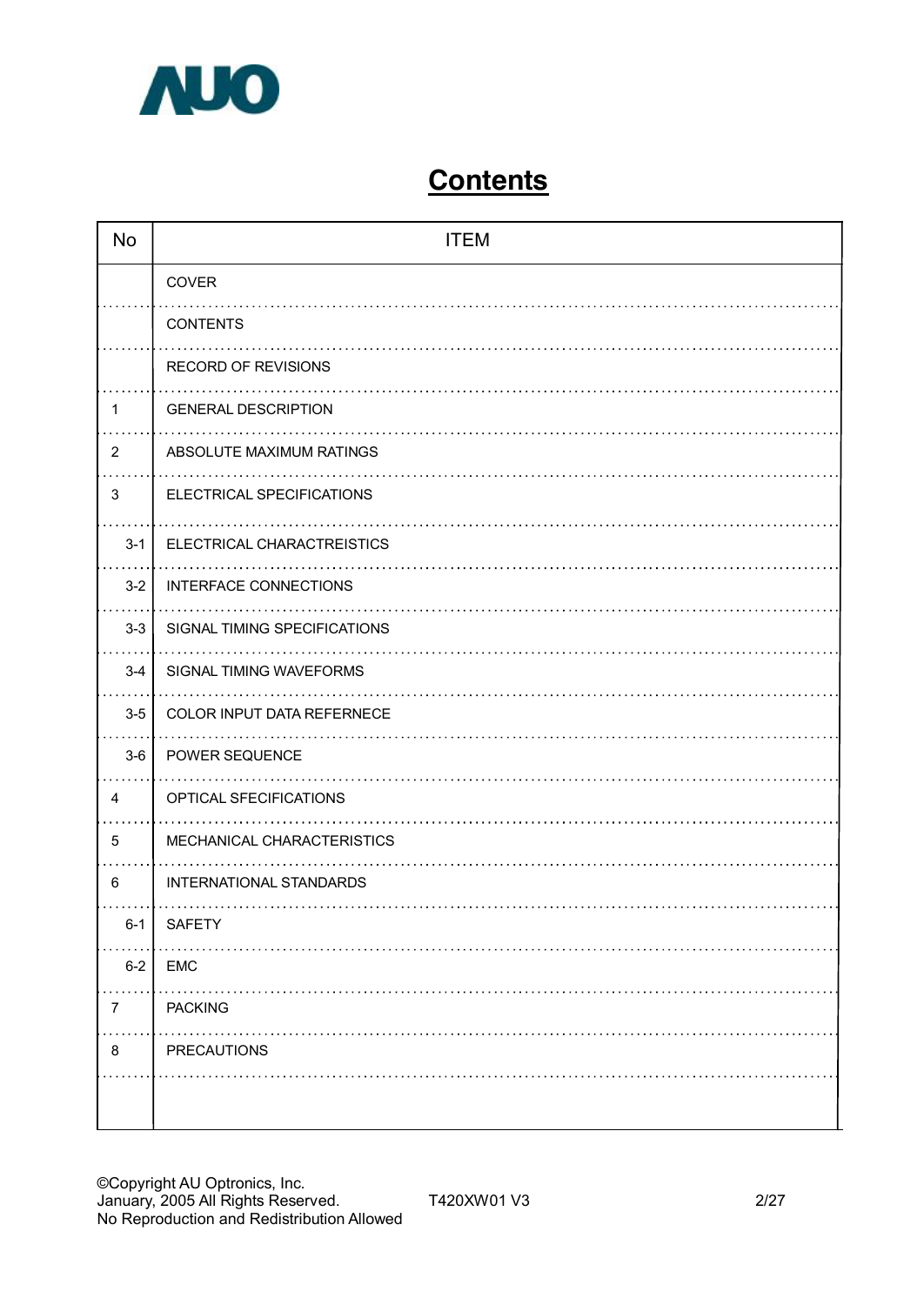

## **Record of Revision**

| Version Date No |       | <b>Old Description</b> | <b>New Description</b> | Remark |
|-----------------|-------|------------------------|------------------------|--------|
| $1.0\,$         | 2006  | First release          |                        |        |
|                 | 10/15 |                        |                        |        |
|                 |       |                        |                        |        |
|                 |       |                        |                        |        |
|                 |       |                        |                        |        |
|                 |       |                        |                        |        |
|                 |       |                        |                        |        |
|                 |       |                        |                        |        |
|                 |       |                        |                        |        |
|                 |       |                        |                        |        |
|                 |       |                        |                        |        |
|                 |       |                        |                        |        |
|                 |       |                        |                        |        |
|                 |       |                        |                        |        |
|                 |       |                        |                        |        |
|                 |       |                        |                        |        |
|                 |       |                        |                        |        |
|                 |       |                        |                        |        |
|                 |       |                        |                        |        |
|                 |       |                        |                        |        |
|                 |       |                        |                        |        |
|                 |       |                        |                        |        |
|                 |       |                        |                        |        |
|                 |       |                        |                        |        |
|                 |       |                        |                        |        |
|                 |       |                        |                        |        |
|                 |       |                        |                        |        |
|                 |       |                        |                        |        |
|                 |       |                        |                        |        |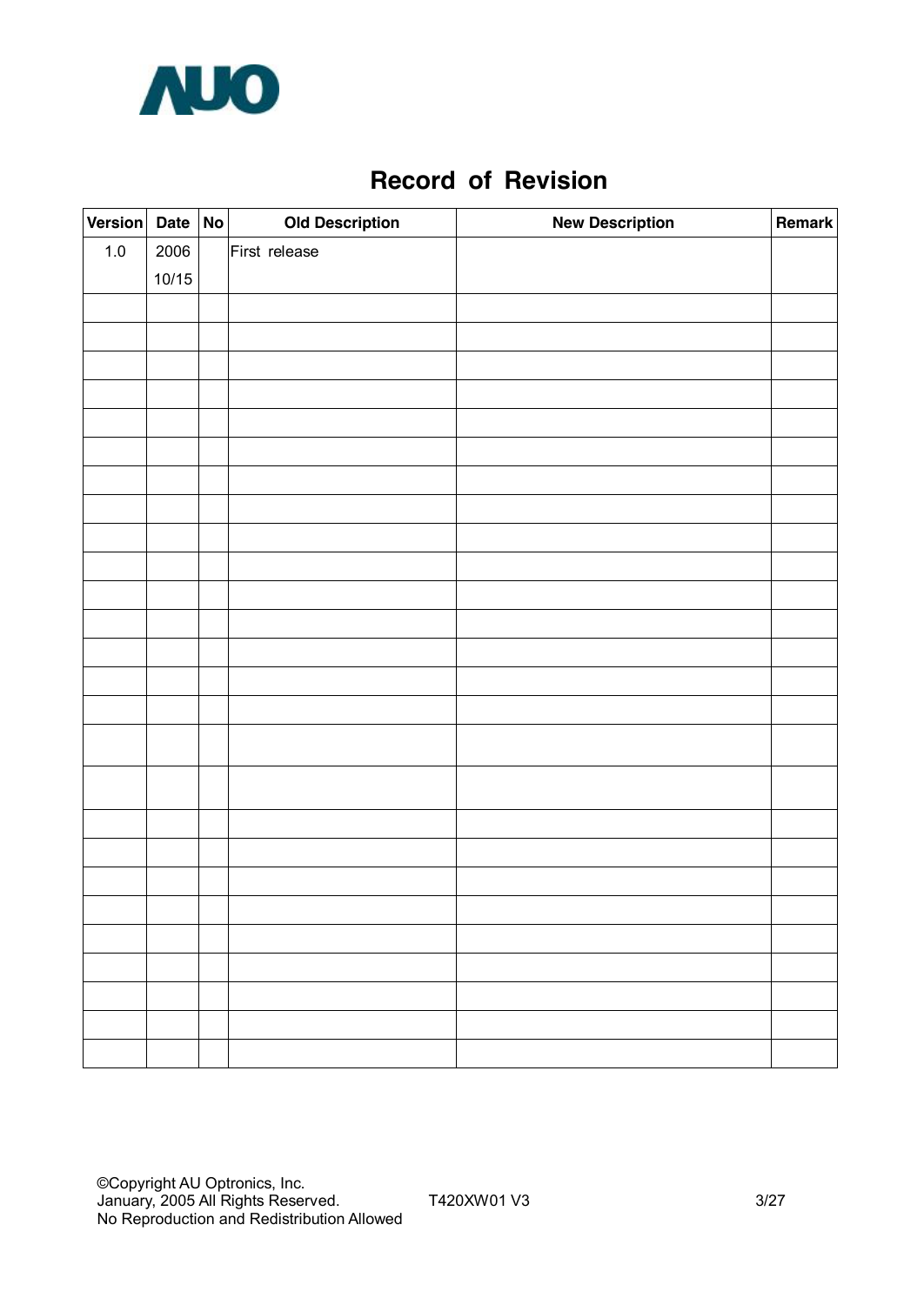

## **1. General Description**

This specification applies to the 42 inch Color TFT-LCD Module T420XW01 V3. This LCD module has a TFT active matrix type liquid crystal panel 1366x768 pixels, and diagonal size of 42 inch. This module supports 1366x768 WXGA mode (Non-interlace).

Each pixel is divided into Red, Green and Blue sub-pixels or dots which are arranged in vertical stripes. Gray scale or the brightness of the sub-pixel color is determined with a 8-bit gray scale signal for each dot.

The T420XW01 V0 has been designed to apply the 8-bit 1 channel LVDS interface method. It is intended to support displays where high brightness, wide viewing angle, high color saturation, and high color depth are very important.

## **\* General Information**

| <b>Items</b>              | <b>Specification</b>                      | <b>Unit</b>   | <b>Note</b>          |
|---------------------------|-------------------------------------------|---------------|----------------------|
| <b>Active Screen Size</b> | 42.02                                     | inches        |                      |
| <b>Display Area</b>       | $930.25(H) \times 523.01(V)$              | mm            |                      |
| <b>Outline Dimension</b>  | $983.0(H) \times 576.0(V) \times 52.7(D)$ | mm            | <b>With inverter</b> |
| <b>Driver Element</b>     | a-Si TFT active matrix                    |               |                      |
| <b>Display Colors</b>     | 16.7M                                     | <b>Colors</b> |                      |
| Number of Pixels          | 1366 x 768                                | <b>Pixel</b>  |                      |
| <b>Pixel Arrangement</b>  | <b>RGB vertical stripe</b>                |               |                      |
| <b>Display Mode</b>       | <b>Normally Black</b>                     |               |                      |
| <b>Surface Treatment</b>  | AG, 3H                                    |               |                      |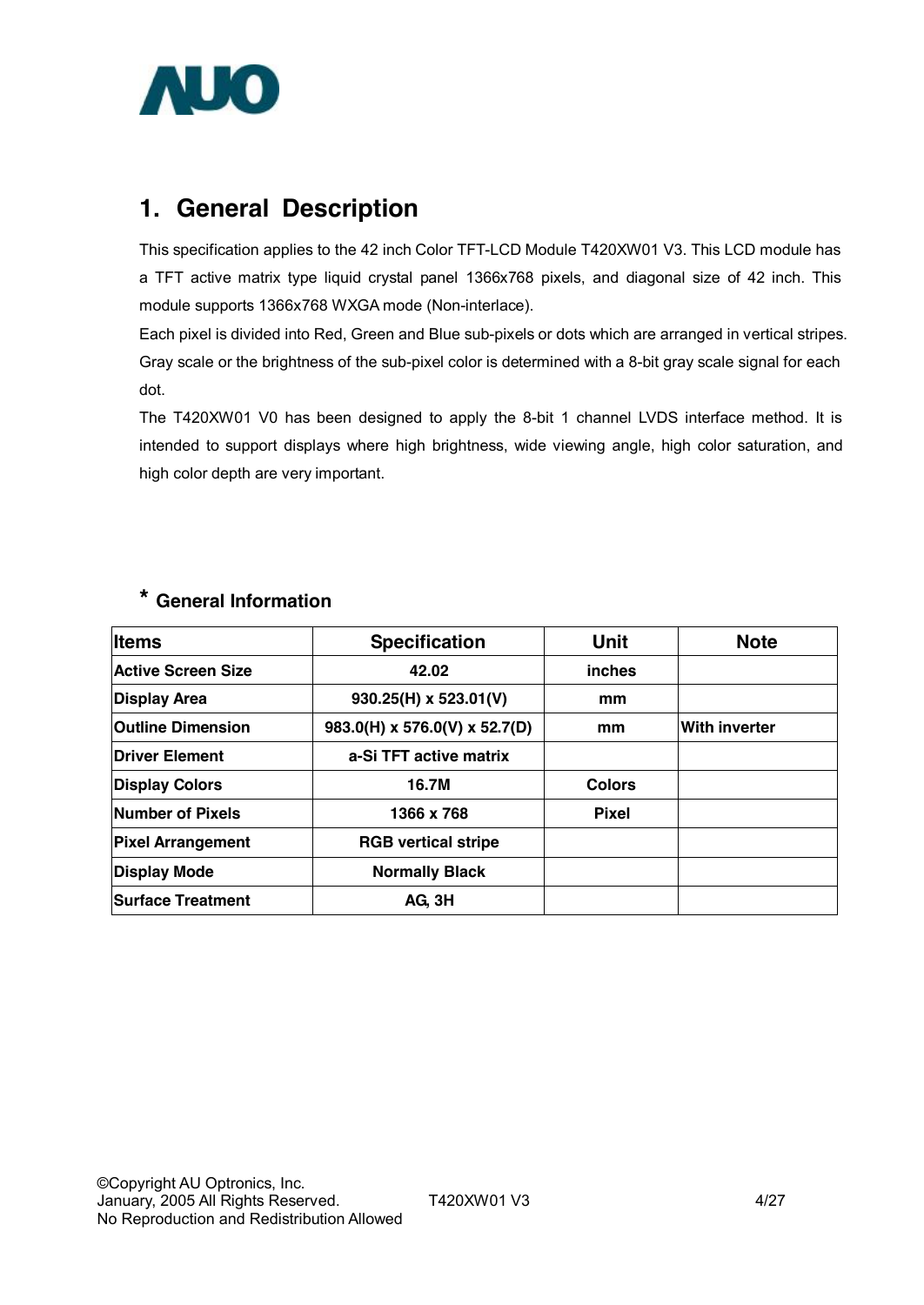

## **2. Absolute Maximum Ratings**

The following are maximum values which, if exceeded, may cause faulty operation or damage to the unit.

| Item                                  | <b>Symbol</b>            | Min                      | <b>Max</b> | Unit                | <b>Note</b>    |
|---------------------------------------|--------------------------|--------------------------|------------|---------------------|----------------|
| Logic/LCD Drive Voltage               | <b>V</b> <sub>D</sub>    | $-0.3$                   | 14.0       | [Volt]              | 1              |
| Input Voltage of Signal               | Vin                      | $-0.3$                   | 3.6        | [Volt]              | 1              |
| <b>BLU Input Voltage</b>              | <b>V</b> DDB             | $-0.3$                   | 27.0       | [Volt]              | 1              |
| <b>BLU Brightness Control Voltage</b> | <b>BLON</b>              | $-0.3$                   | 5.5        | [Volt]              | 1              |
| <b>Operating Temperature</b>          | <b>T</b> <sub>OP</sub>   | 0                        | +50        | $\Gamma^{\circ}$ Cl | $\overline{2}$ |
| <b>Operating Humidity</b>             | Hop                      | 10                       | 90         | [%RH]               | 2              |
| Storage Temperature                   | $\mathsf{T}_{\text{ST}}$ | $-20$                    | +60        | [°C]                | $\overline{2}$ |
| <b>Storage Humidity</b>               | Hsт                      | 10                       | 90         | [%RH]               | 2              |
| Shock (non-operation)                 |                          |                          | 50         | G                   | 3              |
| Vibration (non-operation)             |                          | $\overline{\phantom{a}}$ | 1.5        | G                   | 4              |
| Thermal shock                         |                          | -20                      | 60         | С                   | 5              |
| Altitude test                         | 50000feet (12Kpa)        |                          |            |                     |                |

Note 1 : Duration = 50msec

- Note 2 : Maximum Wet-Bulb should be 39℃ and No condensation.
- Note 3 : Half sine wave, shock level : 50G(11ms), direction : ±x, ±y, ±z (one time each direction)

Note 4 : Wave form : random, vibration level : 1.5G RMS, Bandwidth : 10--300Hz Duration : X,Y,Z 30min (one time each direction)

Note 5 : -20C/0.5hr ~ 60C/0.5hr, 10 cycles



©Copyright AU Optronics, Inc. January, 2005 All Rights Reserved. T420XW01 V3 5/27 No Reproduction and Redistribution Allowed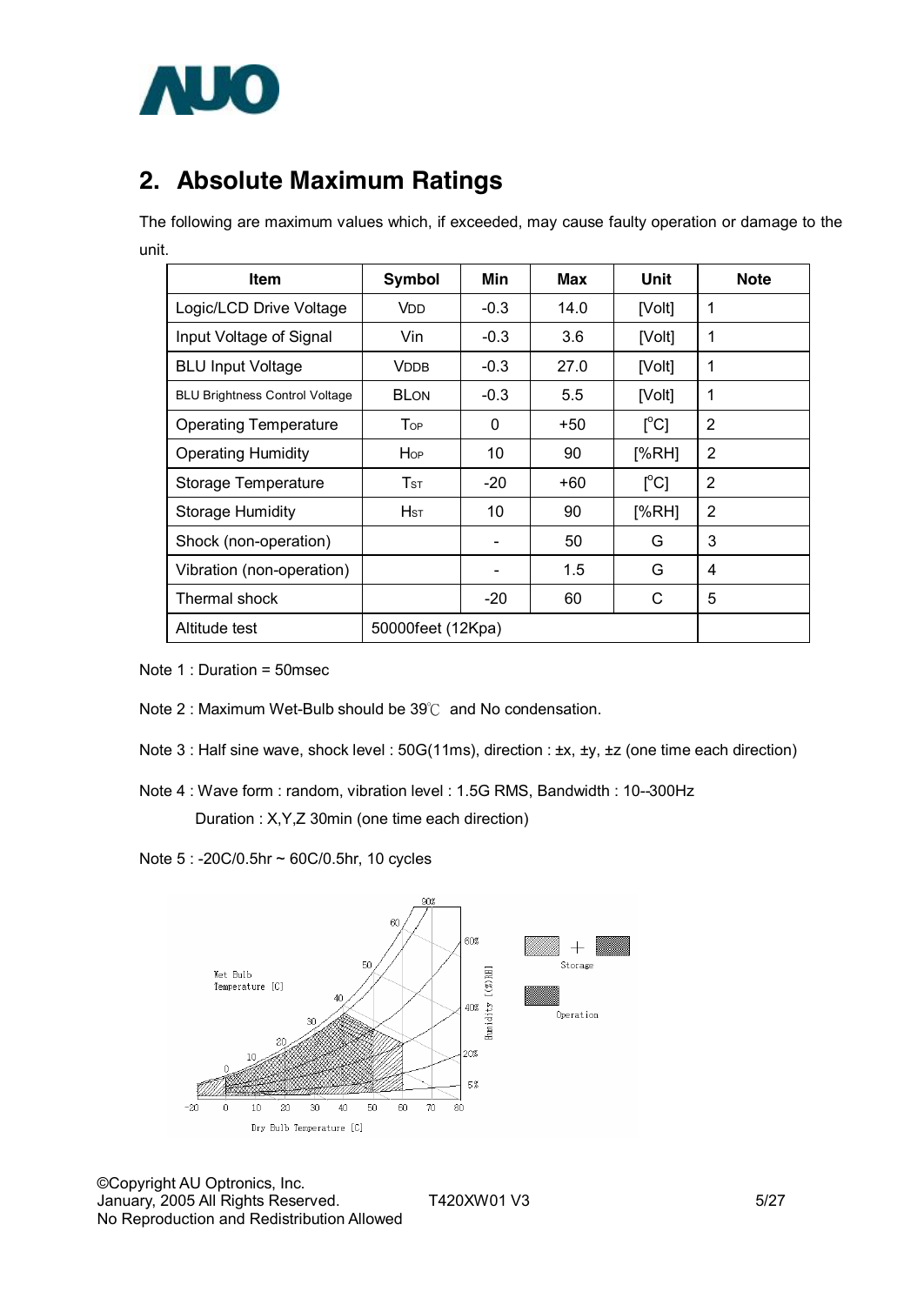

## **3. Electrical Specification**

The T420XW01 requires two power inputs. One is employed to power the LCD electronics and to drive the TFT array and liquid crystal. The second input, which powers the CCFL, is typically generated by an inverter.

| <b>3-1 Electrical Characteristics</b> |
|---------------------------------------|
|---------------------------------------|

| <b>Parameter</b> |                                    | <b>Symbol</b>            |          | <b>Values</b> |                | Unit  | <b>Notes</b>   |
|------------------|------------------------------------|--------------------------|----------|---------------|----------------|-------|----------------|
|                  |                                    |                          | Min      | <b>Typ</b>    | <b>Max</b>     |       |                |
| LCD:             |                                    |                          |          |               |                |       |                |
|                  | Power Supply Input Voltage         | Vdd                      | 11.4     | 12            | 12.6           | Vdc   |                |
|                  | Power Supply Input Current         | Idd                      |          | 0.75          |                | A     | 1              |
|                  | <b>Power Consumption</b>           | Pc                       |          | 9             | $\blacksquare$ | Watt  | 1              |
| Inrush Current   |                                    | <b>I</b> <sub>RUSH</sub> |          |               | 5              | A     | 5              |
| <b>LVDS</b>      | Differential Input                 | <b>VTH</b>               |          |               | $+100$         | mV    |                |
| Interface        | <b>High Threshold</b>              |                          |          |               |                |       | 4              |
|                  | Voltage                            |                          |          |               |                |       |                |
|                  | Differential Input                 | <b>VTL</b>               | $-100$   |               |                | mV    |                |
|                  | Low Threshold                      |                          |          |               |                |       | 4              |
|                  | Voltage                            |                          |          |               |                |       |                |
|                  | Common Input                       | <b>VCIM</b>              | 1.10     | 1.25          | 1.40           | V     |                |
|                  | Voltage                            |                          |          |               |                |       |                |
| <b>CMOS</b>      | Input High                         | <b>VIH</b>               | 2.4      |               | 3.3            | Vdc   |                |
| Interface        | <b>Threshold Voltage</b>           | (High)                   |          |               |                |       |                |
|                  | Input Low Threshold                | VIL                      | $\Omega$ |               | 0.7            | Vdc   |                |
|                  | Voltage                            | (Low)                    |          |               |                |       |                |
|                  | <b>Backlight Power Consumption</b> |                          |          | 174           | 182            | Watt  | $\overline{2}$ |
| Life Time        |                                    |                          | 50000    | 60000         |                | Hours | 3              |

The performance of the Lamp in LCM, for example life time or brightness, is extremely influenced by the characteristics of the DC-AC Inverter. So all the parameters of an inverter should be carefully designed so as not to produce too much leakage current from high-voltage output of the inverter. When you design or order the inverter, please make sure unwanted lighting caused by the mismatch of the lamp and the inverter (no lighting, flicker, etc) never occurs. When you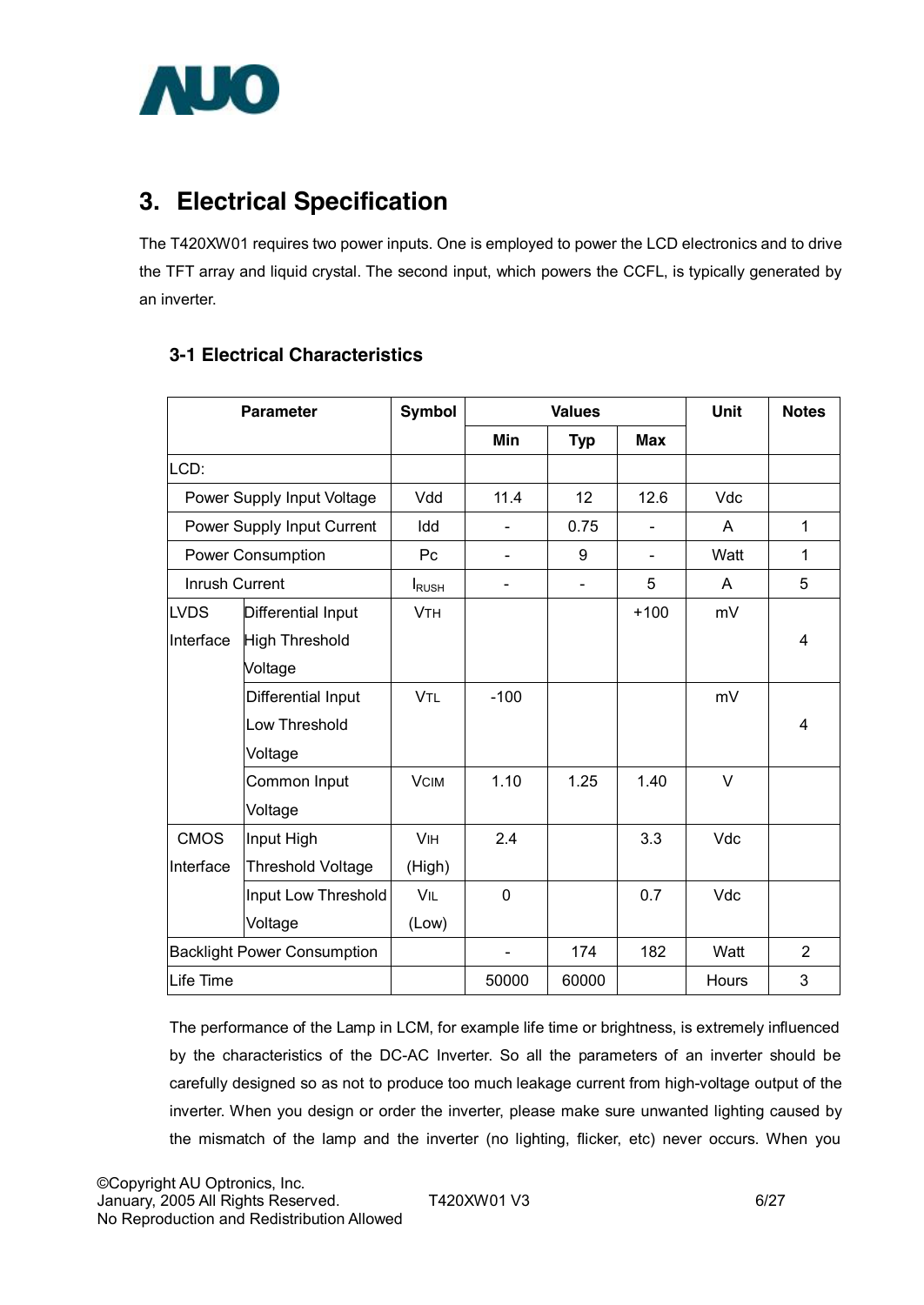

confirm it, the LCD Assembly should be operated in the same condition as installed in your instrument.

Do not attach a conducting tape to lamp connecting wire. If the lamp wire attach to conducting tape, TFT-LCD Module have a low luminance and the inverter has abnormal action because leakage current occurs between lamp wire and conducting tape.

The relative humidity must not exceed 80% non-condensing at temperatures of 40℃ or less. At temperatures greater than 40℃, the wet bulb temperature must not exceed 39℃. When operate at low temperatures, the brightness of CCFL will drop and the lifetime of CCFL will be reduced.

#### **Note :**

- **1.** Vdd=12.0V, fv=60Hz, fcLK=81.5 Mhz, 25℃, Vdd Duration time= 400µ*s*, Test pattern : white pattern
- **2.** The Backlight power consumption shown above does include loss of external inverter at 25℃. The used lamp current is the lamp typical current
- **3.** The life is determined as the time at which luminance of the lamp is 50% compared to that of initial value at the typical lamp current on condition of continuous operating at 25±2℃.
- **4.** VCIM = 1.2V



**Figure : LVDS Differential Voltage** 

**5.** Measurement Condition: Rising time =  $400 \mu$  s



©Copyright AU Optronics, Inc. January, 2005 All Rights Reserved. T420XW01 V3 7/27 No Reproduction and Redistribution Allowed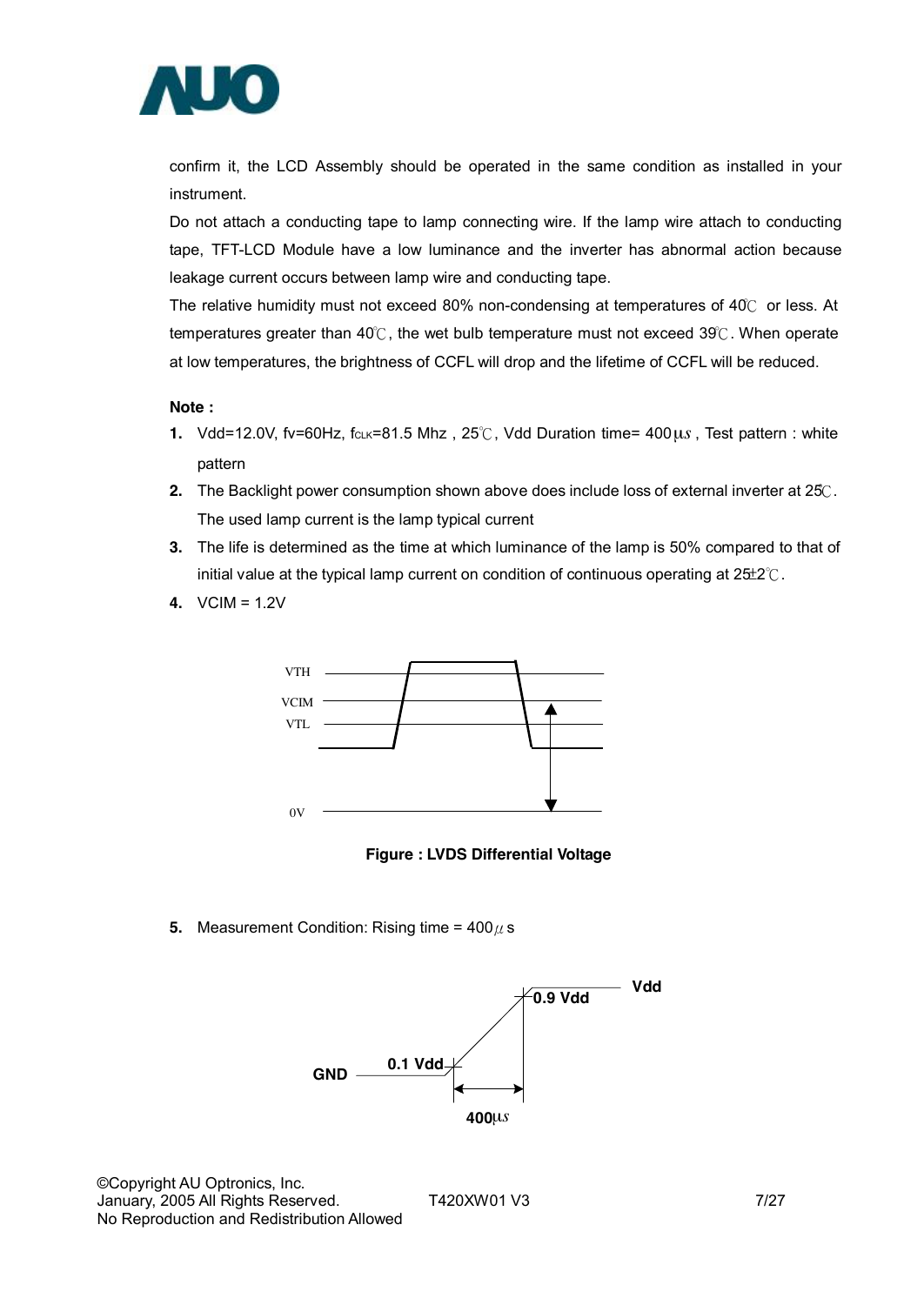

### **3-2 Interface Connections**

- **-** LCD connector: FI-X30SSL-HF (JAE) or equivalent
- **-** Mating connector: FI-30C2L (JAE) or equivalent

| Pin No                  | Symbol             | Description                              | <b>Note</b>       |
|-------------------------|--------------------|------------------------------------------|-------------------|
| 1                       | <b>VCC</b>         | +12V, DC, Regulated                      |                   |
| $\overline{2}$          | <b>VCC</b>         | +12V, DC, Regulated                      |                   |
| 3                       | <b>VCC</b>         | +12V, DC, Regulated                      |                   |
| $\overline{\mathbf{4}}$ | <b>VCC</b>         | +12V, DC, Regulated                      |                   |
| 5                       | <b>GND</b>         | Ground and Signal Return                 |                   |
| 6                       | <b>GND</b>         | Ground and Signal Return                 |                   |
| $\overline{7}$          | <b>GND</b>         | Ground and Signal Return                 |                   |
| 8                       | <b>GND</b>         | Ground and Signal Return                 |                   |
| 9                       | <b>LVDS Option</b> | Low/Open for Normal (NS), High for JEIDA | Default: NS mode  |
| 10                      | Reserved           | Open or High                             | AUO internal test |
| 11                      | <b>GND</b>         | Ground and Signal Return for LVDS        |                   |
| 12                      | RXIN0-             | LVDS Channel 0 negative                  |                   |
| 13                      | RXIN0+             | LVDS Channel 0 positive                  |                   |
| 14                      | <b>GND</b>         | Ground and Signal Return for LVDS        |                   |
| 15                      | RXIN1-             | LVDS Channel 1 negative                  |                   |
| 16                      | RXIN1+             | LVDS Channel 1 positive                  |                   |
| 17                      | <b>GND</b>         | Ground and Signal Return for LVDS        |                   |
| 18                      | RXIN2-             | LVDS Channel 2 negative                  |                   |
| 19                      | RXIN2+             | LVDS Channel 2 positive                  |                   |
| 20                      | <b>GND</b>         | Ground and Signal Return for LVDS        |                   |
| 21                      | <b>RXCLKIN-</b>    | LVDS Clock negative                      |                   |
| 22                      | RXCLKIN+           | LVDS Clock positive                      |                   |
| 23                      | <b>GND</b>         | Ground and Signal Return for LVDS        |                   |
| 24                      | RXIN3-             | LVDS Channel 3 negative                  |                   |
| 25                      | RXIN3+             | LVDS Channel 3 positive                  |                   |
| 26                      | <b>GND</b>         | Ground and Signal Return for LVDS        |                   |
| 27                      | Reserved           | Open or High                             | AUO internal test |
| 28                      | Reserved           | Open or High                             | AUO internal test |
| 29                      | <b>GND</b>         | Ground and Signal Return                 |                   |
| 30                      | <b>GND</b>         | Ground and Signal Return                 |                   |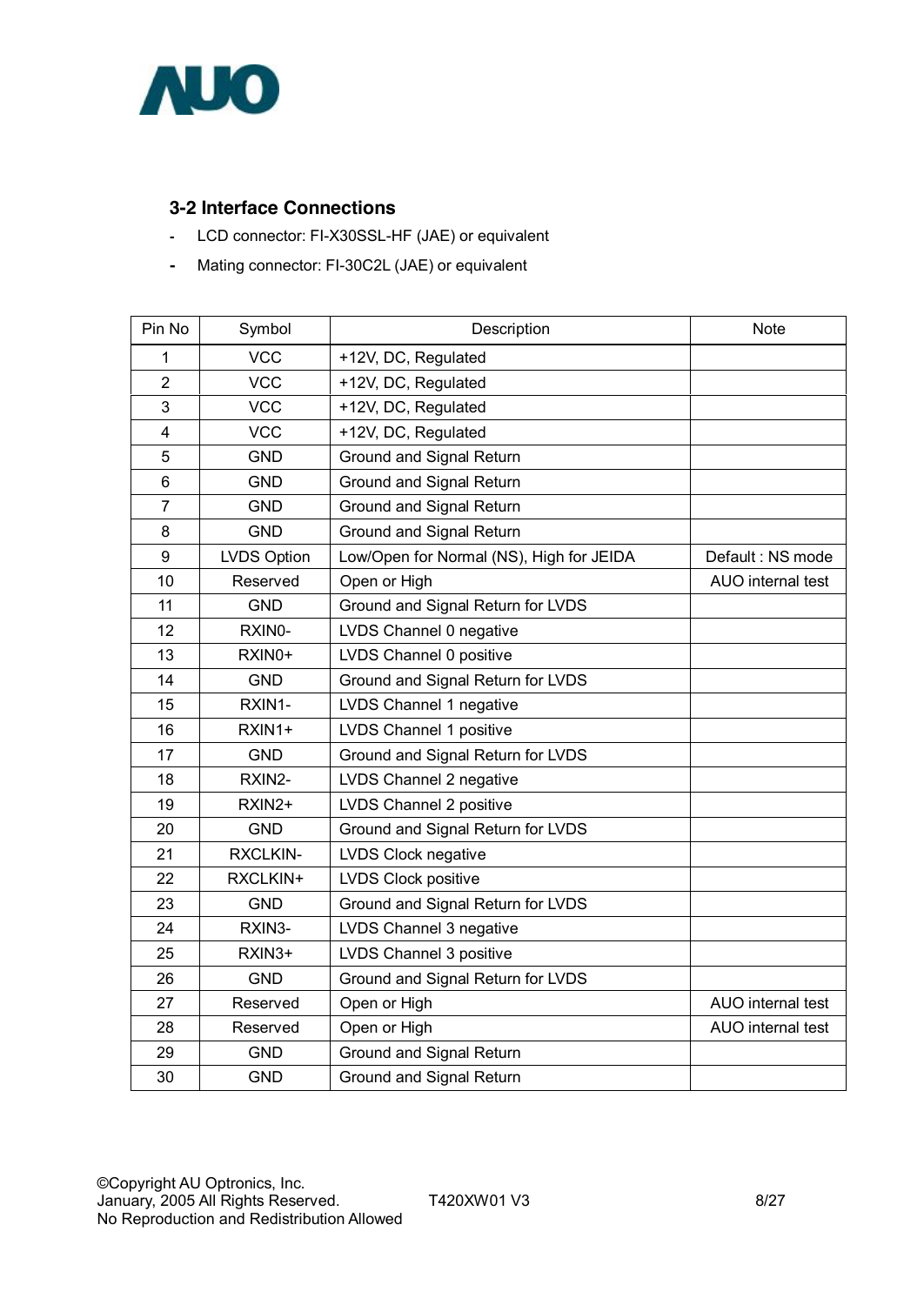

### **LVDS Option = HighË JEIDA**



#### **LVDS Option = Low/OPENË NS**



©Copyright AU Optronics, Inc. January, 2005 All Rights Reserved. T420XW01 V3 9/27 No Reproduction and Redistribution Allowed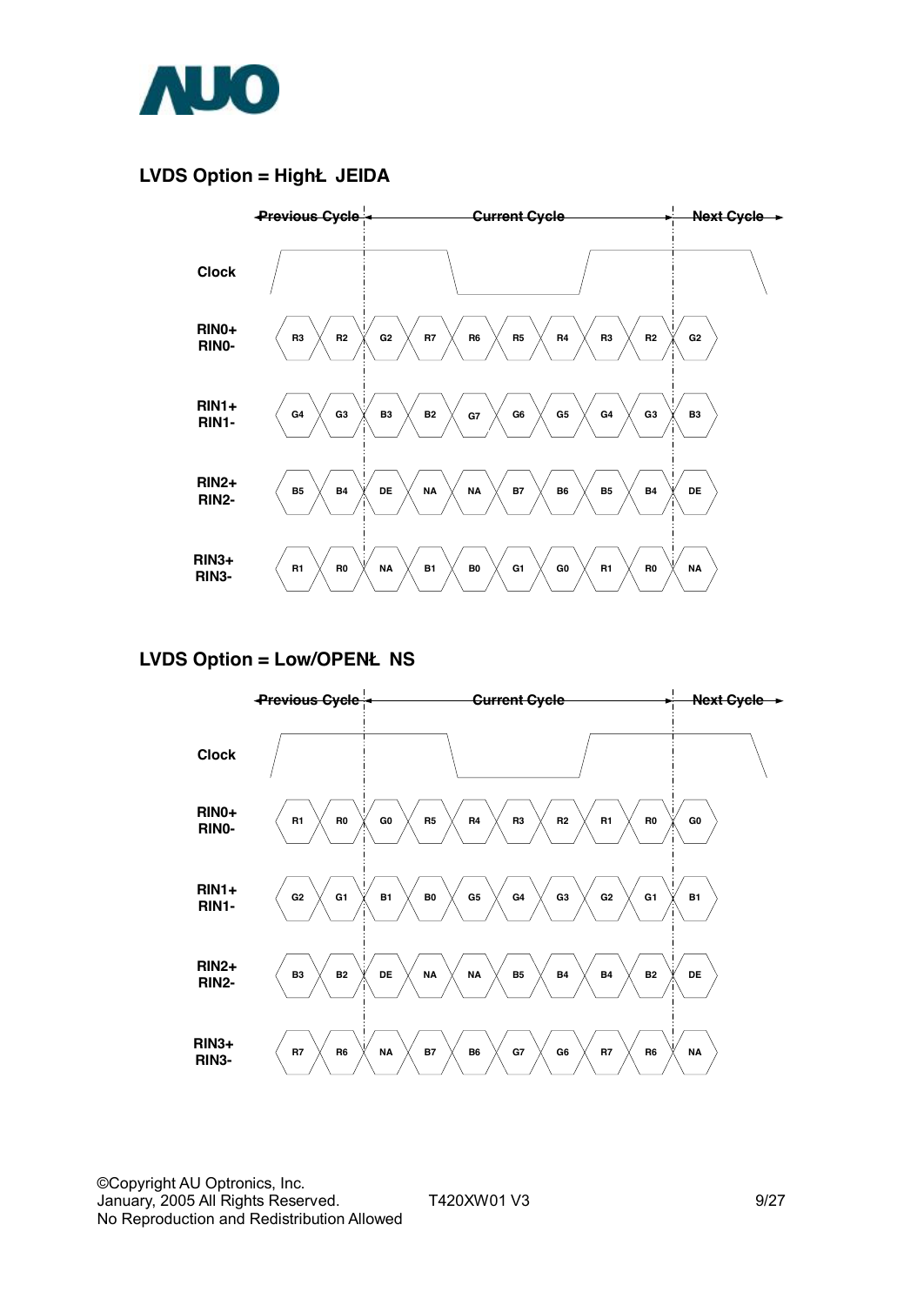

## **Backlight Connector Pin Configuration**

#### **1. Electrical specification**

| No             | <b>ITEM</b>                       | <b>SYMBOL</b>            |            | <b>CONDITION</b>             | <b>MIN</b> | <b>TYP</b> |                | MAX UNIT                | <b>Note</b>    |
|----------------|-----------------------------------|--------------------------|------------|------------------------------|------------|------------|----------------|-------------------------|----------------|
| $\mathbf{1}$   | Input Voltage                     | <b>V</b> <sub>DDB</sub>  |            |                              | 22.8       | 24.0       | 26.4           | $V_{DC}$                |                |
| $\overline{2}$ | Input Current                     | I <sub>DB</sub>          |            | $VDB=24V$<br>100% Brightness | 6.935      | 7.3        | 7.66           | $A_{DC}$                | $\mathbf{1}$   |
| 3              | Input Power                       | P <sub>DB</sub>          |            | $VDB=24V$<br>100% Brightness | ---        | 175        | $---$          | W                       | $\mathbf{1}$   |
| 4              | Input inrush current              | <b>IRUSH</b>             |            | $VDB=24V$<br>100% Brightness |            |            | 11             | A <sub>DC</sub>         | $\overline{2}$ |
| 5              | <b>Output Frequency</b>           | $F_{BL}$                 |            | $VDB=24V$                    | $-$ --     | 58         | $---$          | <b>kHz</b>              |                |
| 6              | <b>ON/OFF Control</b>             | V <sub>BLON</sub>        | ON         | $V_{\text{DDB}} = 24V$       | 2.0        | $---$      | 3.3            | $V_{DC}$                |                |
|                | Voltage                           |                          | <b>OFF</b> | $VDB=24V$                    | 0.0        | $---$      | 0.8            | $V_{DC}$                |                |
| $\overline{7}$ | <b>ON/OFF Control</b><br>Current  | <b>I</b> BLON            |            | $VDB=24V$                    | $\Omega$   |            | $\overline{2}$ | $mA_{DC}$               |                |
| 8              | <b>External PWM</b>               | <b>EVPWM</b>             | <b>MAX</b> |                              | 2.0        | $---$      | 3.3            | $V_{DC}$                |                |
|                | Control Voltage                   |                          | <b>MIN</b> | ---                          | $\Omega$   | $---$      | 0.8            | $V_{DC}$                |                |
| 9              | <b>External PWM</b>               | El <sub>PWM</sub>        | <b>MAX</b> | PWM=100%                     | 0          | ---        | 2              | mA <sub>DC</sub>        |                |
|                | <b>Control Current</b>            |                          | <b>MIN</b> | PWM=30%                      | $\Omega$   | ---        | $\overline{2}$ | <b>mA</b> <sub>DC</sub> |                |
| 10             | <b>External PWM Duty</b><br>Ratio | <b>ED</b> <sub>PWM</sub> |            |                              | 30         |            | 100            | $\%$                    |                |
| 11             | <b>External PWM</b><br>Frequency  | <b>EF</b> <sub>PWM</sub> |            |                              | 150        | 180        | 300            | <b>Hz</b>               |                |

(Ta=25±5℃, Turn on for 45minutes)

Note 1 : VDIM/Open = 1.6V; PDIM = Open/High

Note 2 : Duration = 20 ms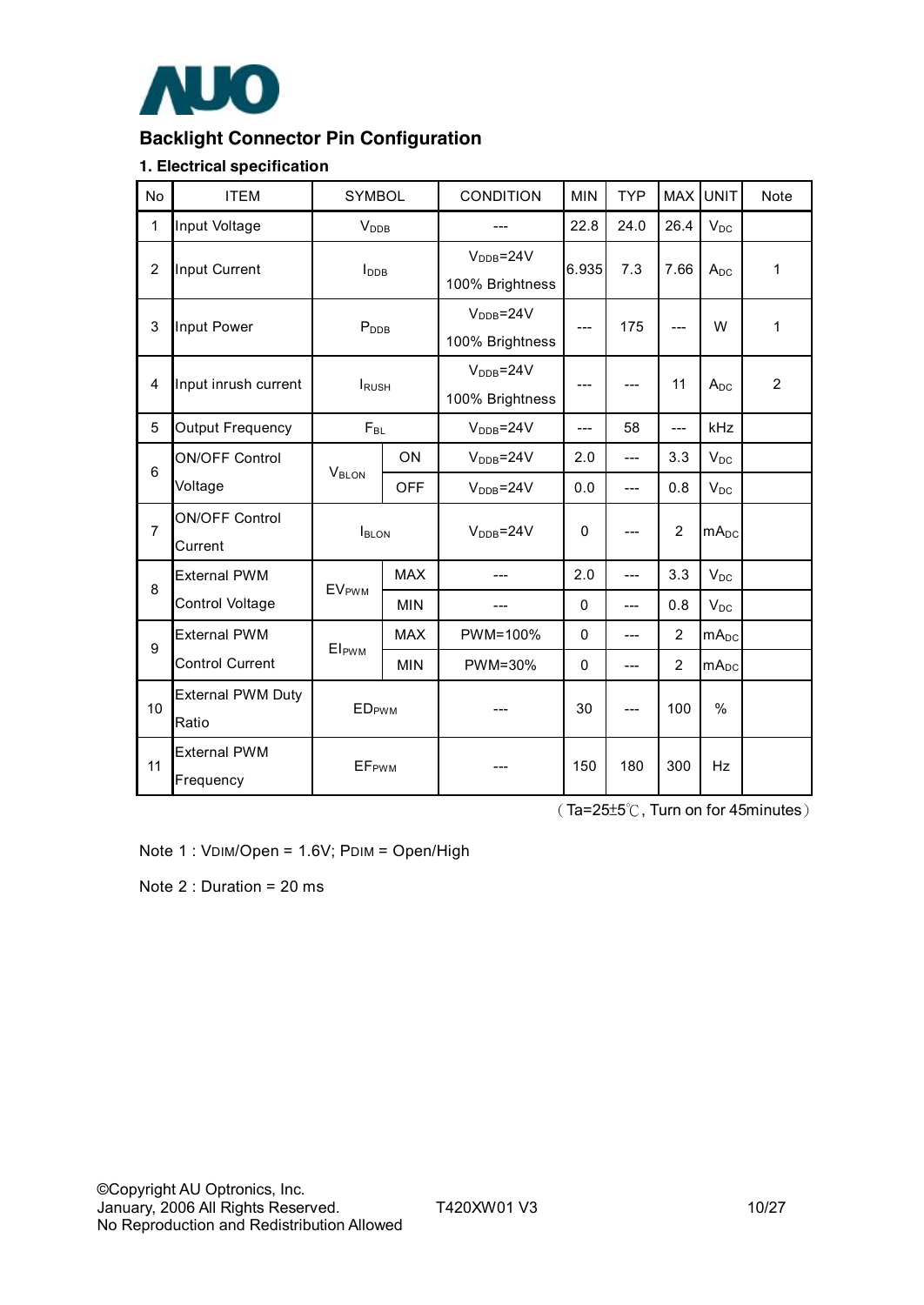

#### **2. Input specification**

Master Board:

Connector 1: S14B-PH-SM3-TB(JST) or equivalent

| Pin No | Symbol                                  | Description                                                                        |
|--------|-----------------------------------------|------------------------------------------------------------------------------------|
| 1      | <b>VDDB</b>                             | Operating Voltage Supply, +24V DC regulated                                        |
| 2      | <b>VDDB</b>                             | Operating Voltage Supply, +24V DC regulated                                        |
| 3      | <b>VDDB</b>                             | Operating Voltage Supply, +24V DC regulated                                        |
| 4      | <b>VDDB</b>                             | Operating Voltage Supply, +24V DC regulated                                        |
| 5      | <b>VDDB</b>                             | Operating Voltage Supply, +24V DC regulated                                        |
| 6      | <b>BLGND</b>                            | <b>Ground and Current Return</b>                                                   |
| 7      | <b>BLGND</b>                            | <b>Ground and Current Return</b>                                                   |
| 8      | <b>BLGND</b>                            | <b>Ground and Current Return</b>                                                   |
| 9      | <b>BLGND</b>                            | <b>Ground and Current Return</b>                                                   |
| 10     | <b>BLGND</b>                            | <b>Ground and Current Return</b>                                                   |
| 11     | VDIM $(ADM)^{(1)}$                      | GND: 80%; Open/1.6V: 100%; High (3.3V) 110%, Luminance                             |
| 12     | <b>VBLON</b>                            | BL On-Off: Open/High (3.3V) for BL On as default                                   |
| 13     | P <sub>DIM</sub> <sup>(2)</sup>         | External PWM/Analog Dimming Control input;<br>Open/High (3.3V, 100% Duty) for 100% |
| 14     | <b>PDIM</b><br>Selection <sup>(3)</sup> | GND: External PWM dimming;<br>Open/High: Analog dimming.                           |

- Note (1) VDIM is control signal for Inverter's output Power to Back Light Lamp Bulb. Input Signal should be able to control Amplitude of Inverter Output voltage. From 0V to 3.3V, Inverter Output Voltage should be able to vary to control Brightness of Lamp from 80% to 110% Luminescence variation. Approx. 1.6V might be 100% Luminance control point.
- Note (2) PDIM is PWM duty control Input for +3.3V TTL Level Signal. This Input Signal is Continuous Pulse Signal with +3.3V, TTL Level Signal Spec. If this is Open or +3.3V, 100% Duty (i.e. +3.3V, DC level), Back Light should perform 100% Luminance. Duty Ratio of this Input signal should be proportional relationship in certain range of control without any kind of inherent side effect like Waterfall effect on Screen. Guaranteed Duty Range and Dimming Ratio should be specified with supplementary measurement result.
- Note (3) 14 Pin is selection pin for PWM control method; if this pin is connected to GND, PDIM input of 13<sup>th</sup> Pin should have Logic Level Duty Signal for PWM control. If this is set to High or Open, 13<sup>th</sup> Pin should have DC level signal therefore the Inverter should have Saw Tooth Wave Generator to generate internal PWM signal. Default setting is "Analog", means when it is "Not Connected", 13<sup>th</sup> pin of PWM control should be have DC Level signal for PWM.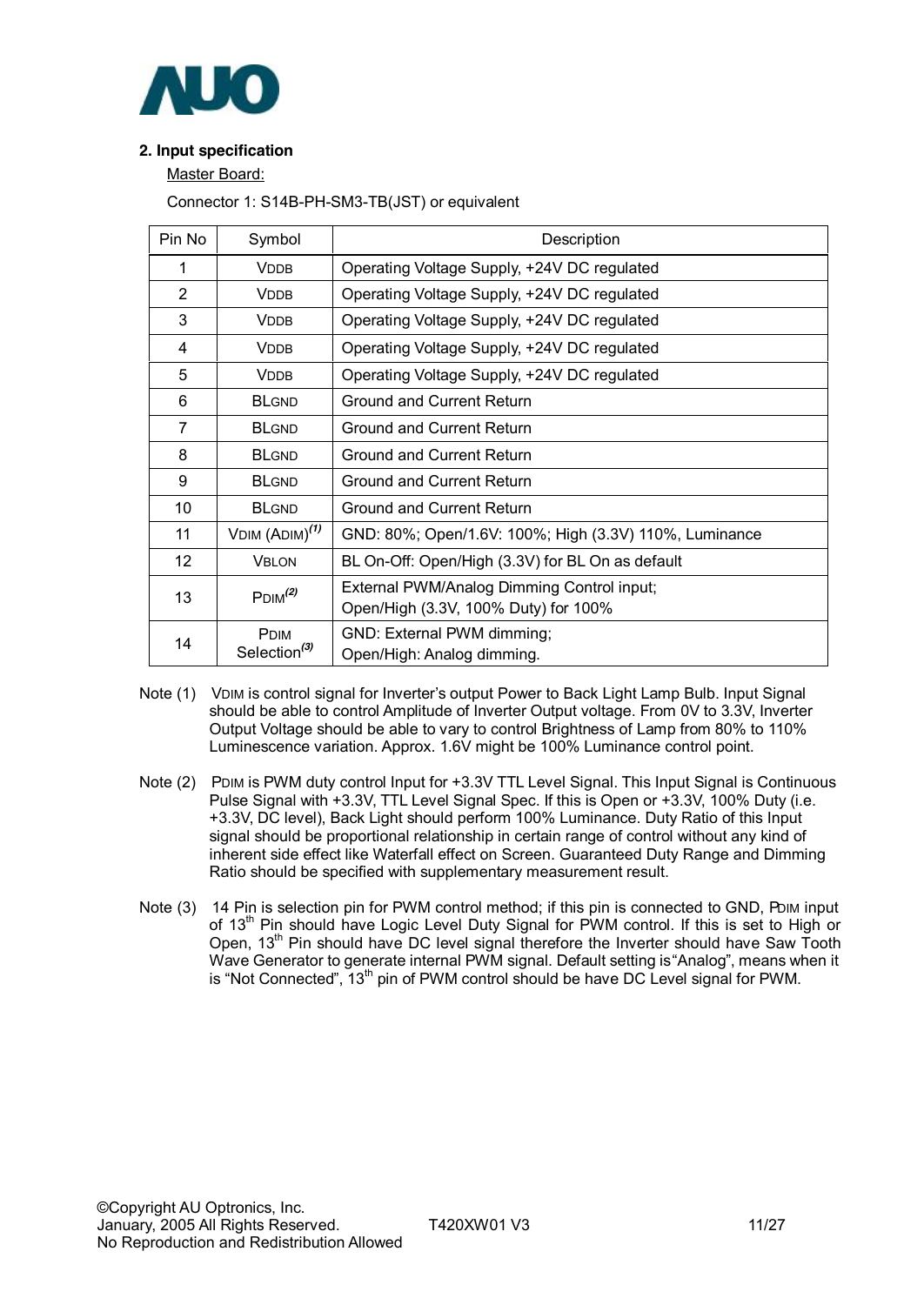

Slave Board:

Connector 2: S12B-PH-SM3-TB(JST) or equivalent

| Pin No            | Symbol       | Description                                 |
|-------------------|--------------|---------------------------------------------|
| 1                 | <b>VDDB</b>  | Operating Voltage Supply, +24V DC regulated |
| 2                 | <b>VDDB</b>  | Operating Voltage Supply, +24V DC regulated |
| 3                 | <b>VDDB</b>  | Operating Voltage Supply, +24V DC regulated |
| 4                 | <b>VDDB</b>  | Operating Voltage Supply, +24V DC regulated |
| 5                 | <b>VDDB</b>  | Operating Voltage Supply, +24V DC regulated |
| 6                 | <b>BLGND</b> | <b>Ground and Current Return</b>            |
| 7                 | <b>BLGND</b> | Ground and Current Return                   |
| 8                 | <b>BLGND</b> | Ground and Current Return                   |
| 9                 | <b>BLGND</b> | Ground and Current Return                   |
| 10                | <b>BLGND</b> | Ground and Current Return                   |
| 11                | NC.          |                                             |
| $12 \overline{ }$ | NC.          |                                             |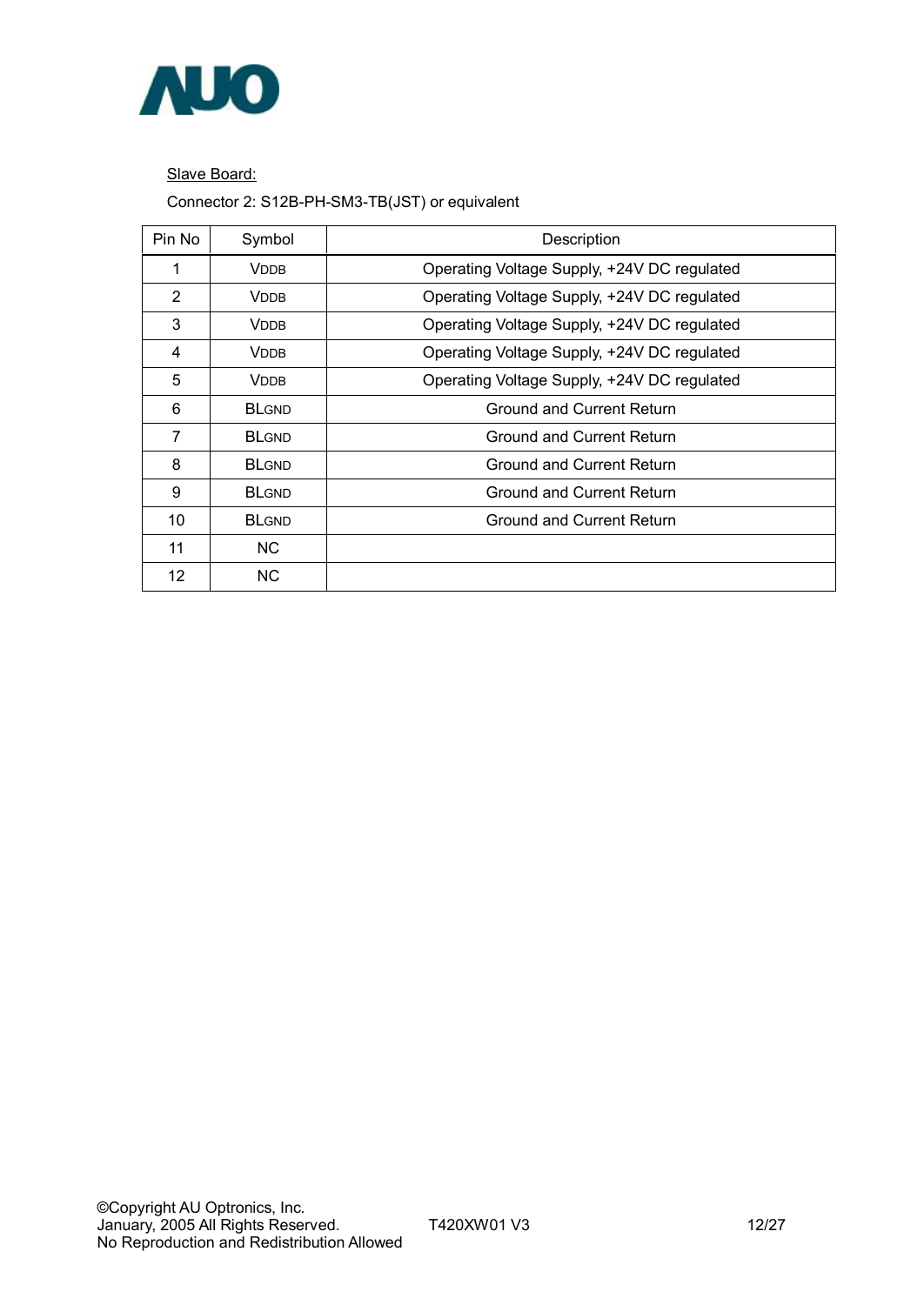

## **3-3 Signal Timing Specifications**

This is the signal timing required at the input of the User connector. All of the interface signal timing should be satisfied with the following specifications for its proper operation.

Timing Table (DE only Mode)

Vertical Frequency Range A (60Hz)

| Signal                     | <b>Item</b> | Symbol      | Min   | <b>Type</b> | Max   | Unit        |
|----------------------------|-------------|-------------|-------|-------------|-------|-------------|
|                            |             |             |       |             |       |             |
|                            | Period      | Tv          | 789   |             | 822   | Th          |
|                            | Active      | Tdisp $(v)$ |       | 768         |       | Th          |
| <b>Vertical Section</b>    | Blanking    | Tblk $(v)$  | 21    |             | 54    | Th          |
|                            | Period      | Th          | 1414  |             | 1722  | <b>Tclk</b> |
|                            | Active      | Tdisp (h)   |       | 1366        |       | <b>Tclk</b> |
| <b>Horizontal Section</b>  | Blanking    | Tblk (h)    | 48    |             | 356   | <b>Tclk</b> |
| Clock                      | Period      | <b>CLK</b>  | 11.36 |             | 15.38 | ns          |
|                            | Frequency   | Freq        | 65    |             | 88    | <b>MHz</b>  |
| <b>Vertical Frequency</b>  | Frequency   | Vs          | 58    | 60          | 62    | Hz          |
| <b>Horizntal Frequency</b> | Frequency   | Hs          | 45.76 |             | 50.96 | <b>KHz</b>  |

#### Vertical Frequency Range B (50Hz)

| Signal                     | <b>Item</b> | Symbol     | Min   | <b>Type</b> | Max   | Unit        |
|----------------------------|-------------|------------|-------|-------------|-------|-------------|
|                            | Period      | Tv         | 789   |             | 822   | Th          |
|                            | Active      | Tdisp (v)  |       | 768         |       | Th          |
| <b>Vertical Section</b>    | Blanking    | Tblk(v)    | 21    |             | 54    | Th          |
|                            | Period      | Th         | 1414  |             | 1722  | <b>Tclk</b> |
|                            | Active      | Tdisp (h)  |       | 1366        |       | <b>Tclk</b> |
| <b>Horizontal Section</b>  | Blanking    | Tblk (h)   | 48    |             | 356   | Tclk        |
| Clock                      | Period      | <b>CLK</b> | 13.51 |             | 18.52 | ns          |
|                            | Frequency   | Freq       | 54    |             | 74    | <b>MHz</b>  |
| <b>Vertical Frequency</b>  | Frequency   | Vs         | 48    | 50          | 52    | Hz          |
| <b>Horizntal Frequency</b> | Frequency   | Hs         | 37.87 |             | 42.74 | <b>KHz</b>  |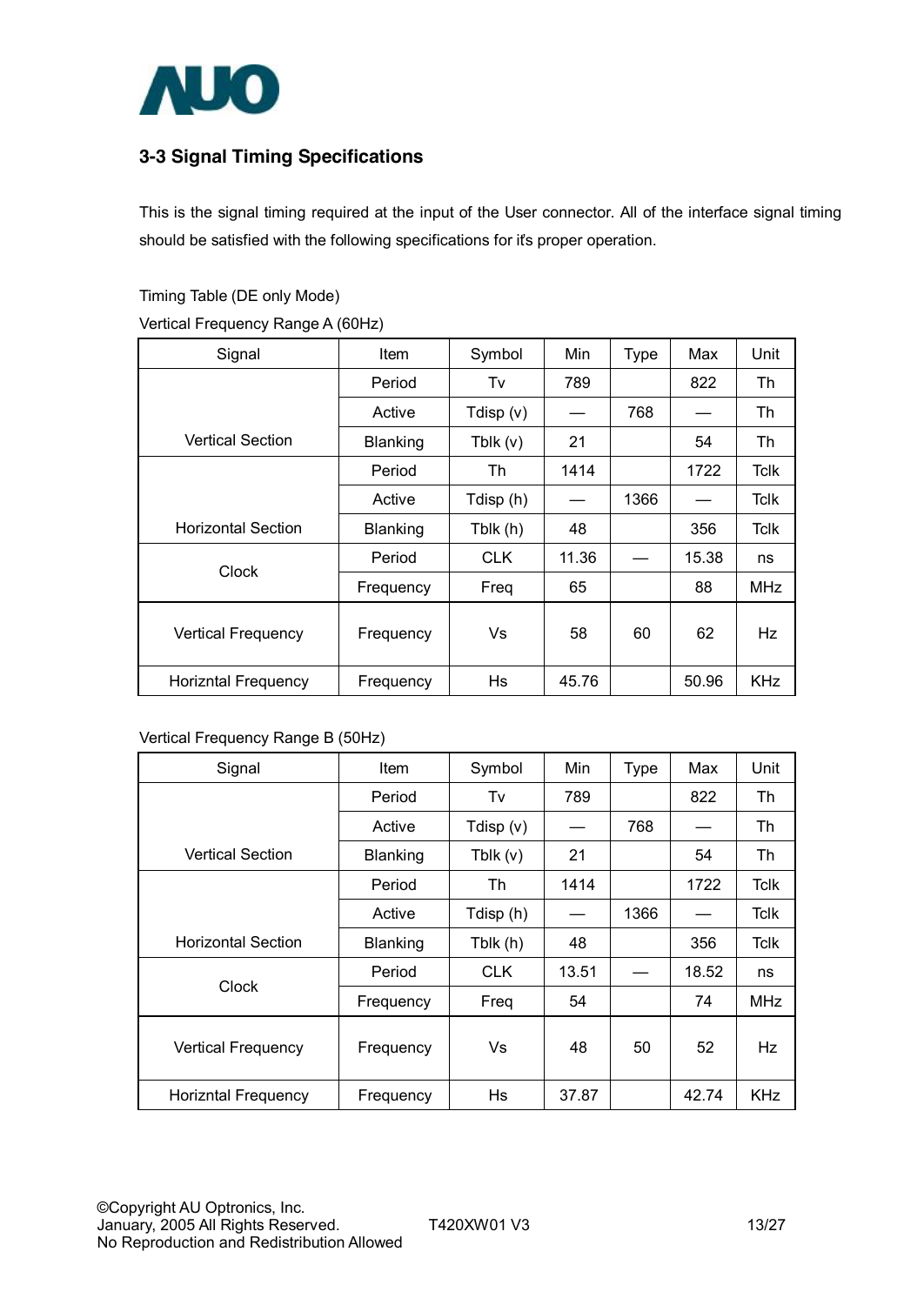

## **3-4 Signal Timing Waveforms**



©Copyright AU Optronics, Inc. January, 2006 All Rights Reserved. T420XW01 V3 14/27 No Reproduction and Redistribution Allowed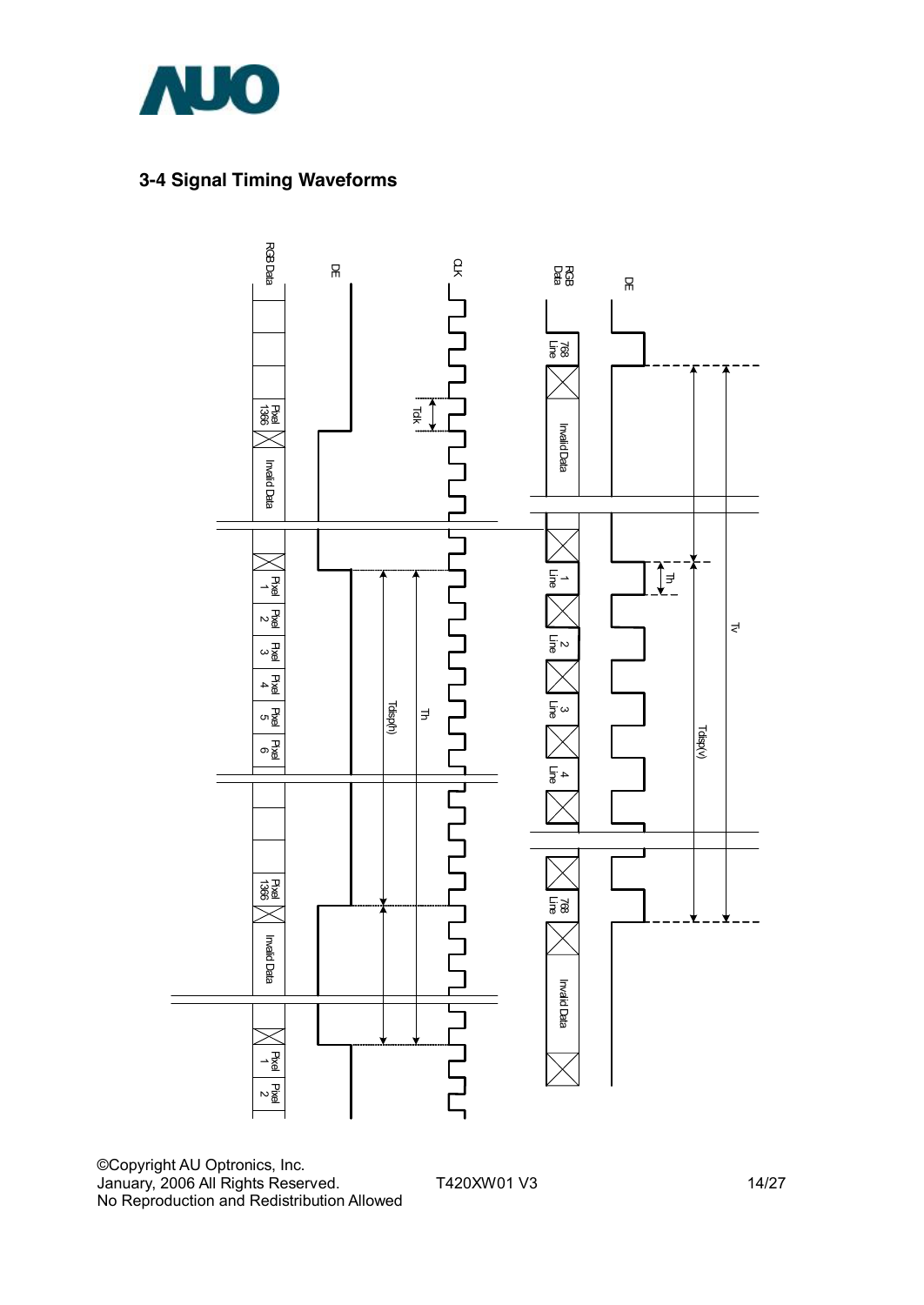

## **3-5 Color Input Data Reference**

The brightness of each primary color (red, green and blue) is based on the 8 bit gray scale data input for the color; the higher the binary input, the brighter the color. The table below provides a reference for color versus data input.

|                     |                   | Input Color Data |                |              |             |                |             |                |                |                |                |                |                |                |                |                |                |                |                |                |                |                |             |                |              |
|---------------------|-------------------|------------------|----------------|--------------|-------------|----------------|-------------|----------------|----------------|----------------|----------------|----------------|----------------|----------------|----------------|----------------|----------------|----------------|----------------|----------------|----------------|----------------|-------------|----------------|--------------|
| Color<br><b>RED</b> |                   |                  |                |              |             |                |             |                | <b>GREEN</b>   |                |                |                |                | <b>BLUE</b>    |                |                |                |                |                |                |                |                |             |                |              |
|                     |                   | <b>MSB</b>       |                |              |             |                |             |                | <b>LSB</b>     | <b>MSB</b>     |                |                |                |                |                |                | <b>LSB</b>     | <b>MSB</b>     |                |                |                |                |             |                | <b>LSB</b>   |
|                     |                   | R7               | R <sub>6</sub> | R5           | R4          | R3 R2          |             | R <sub>1</sub> | R <sub>0</sub> | G7             | G <sub>6</sub> | G <sub>5</sub> | G <sub>4</sub> |                | G3 G2          | G <sub>1</sub> | G <sub>0</sub> | B7             | <b>B6</b>      | B <sub>5</sub> | B <sub>4</sub> | B <sub>3</sub> | <b>B2</b>   | <b>B1</b>      | <b>BO</b>    |
|                     | <b>Black</b>      | $\pmb{0}$        | 0              | $\mathbf 0$  | $\pmb{0}$   | $\mathbf 0$    | 0           | $\mathbf 0$    | $\pmb{0}$      | $\mathbf 0$    | $\mathbf 0$    | $\mathbf 0$    | $\mathbf 0$    | 0              | $\mathbf 0$    | $\mathbf 0$    | $\pmb{0}$      | $\mathbf 0$    | $\mathbf 0$    | $\mathbf 0$    | $\mathbf 0$    | 0              | $\mathbf 0$ | $\mathbf 0$    | $\pmb{0}$    |
|                     | Red(255)          | $\mathbf{1}$     | 1              | 1            | 1           | $\mathbf{1}$   | 1           | $\mathbf{1}$   | 1              | $\mathbf 0$    | $\overline{0}$ | $\overline{0}$ | $\mathbf 0$    | $\overline{0}$ | $\mathbf 0$    | $\overline{0}$ | 0              | $\mathbf 0$    | $\overline{0}$ | $\mathbf 0$    | $\mathbf 0$    | $\mathbf 0$    | $\mathbf 0$ | $\mathbf 0$    | $\mathbf 0$  |
|                     | Green(255)        | $\pmb{0}$        | 0              | $\mathbf 0$  | 0           | $\mathbf 0$    | 0           | 0              | 0              | 1              | 1              | 1              | 1              | 1              | 1              | 1              | 1              | $\mathbf 0$    | $\mathbf 0$    | $\mathbf 0$    | 0              | 0              | $\mathbf 0$ | $\mathbf 0$    | $\pmb{0}$    |
| Basic               | <b>Blue(255)</b>  | $\mathbf 0$      | 0              | $\mathbf 0$  | 0           | $\mathbf 0$    | 0           | 0              | 0              | $\mathbf 0$    | 0              | $\mathbf 0$    | 0              | $\overline{0}$ | $\mathbf 0$    | $\mathbf 0$    | 0              | 1              | 1              | $\mathbf{1}$   | $\mathbf 1$    | 1              | 1           | 1              | $\mathbf{1}$ |
| Color               | Cyan              | $\mathbf 0$      | 0              | $\mathbf 0$  | $\mathbf 0$ | 0              | 0           | $\mathbf 0$    | 0              | 1              | 1              | 1              | 1              | 1              | $\mathbf 1$    | 1              | 1              | 1              | 1              | 1              | 1              | 1              | 1           | 1              | $\mathbf 1$  |
|                     | Magenta           | 1                | 1              | 1            | 1           | $\mathbf{1}$   | 1           | $\mathbf 1$    | 1              | 0              | $\mathbf 0$    | $\mathbf 0$    | 0              | 0              | 0              | $\overline{0}$ | 0              | $\mathbf 1$    | 1              | 1              | 1              | 1              | 1           | 1              | $\mathbf{1}$ |
|                     | Yellow            | $\mathbf{1}$     | 1              | 1            | 1           | 1              | 1           | $\mathbf{1}$   | 1              | 1              | 1              | 1              | 1              | 1              | $\mathbf 1$    | 1              | 1              | $\mathbf 0$    | $\mathbf 0$    | $\mathbf 0$    | $\mathbf 0$    | 0              | $\mathbf 0$ | $\mathbf 0$    | 0            |
|                     | White             | 1                | 1              | 1            | 1           | 1              | 1           | $\mathbf 1$    | 1              | 1              | 1              | 1              | 1              | 1              | 1              | 1              | 1              | 1              | 1              | 1              | $\mathbf{1}$   | 1              | 1           | 1              | 1            |
|                     | <b>RED(000)</b>   | 0                | 0              | $\mathbf 0$  | 0           | 0              | 0           | $\mathbf 0$    | 0              | $\mathbf 0$    | $\mathbf 0$    | $\mathbf 0$    | $\mathbf 0$    | 0              | $\mathbf{0}$   | $\mathbf 0$    | 0              | $\mathbf 0$    | $\mathbf 0$    | 0              | 0              | 0              | $\mathbf 0$ | 0              | $\mathbf 0$  |
|                     | <b>RED(001)</b>   | $\overline{0}$   | $\overline{0}$ | 0            | 0           | $\overline{0}$ | 0           | $\overline{0}$ | 1              | $\overline{0}$ | $\Omega$       | $\mathbf 0$    | $\mathbf 0$    | $\overline{0}$ | $\overline{0}$ | $\overline{0}$ | 0              | $\overline{0}$ | $\overline{0}$ | $\overline{0}$ | $\overline{0}$ | 0              | $\mathbf 0$ | $\mathbf 0$    | $\mathbf 0$  |
| <b>RED</b>          |                   |                  |                |              |             |                |             |                |                |                |                |                |                |                |                |                |                |                |                |                |                |                |             |                |              |
|                     | <b>RED(254)</b>   | $\mathbf 1$      | 1              | $\mathbf{1}$ | $\mathbf 1$ | $\mathbf{1}$   | 1           | 1              | 0              | $\overline{0}$ | $\mathbf 0$    | $\overline{0}$ | $\mathbf 0$    | $\overline{0}$ | $\mathbf 0$    | $\mathbf 0$    | $\mathbf 0$    | $\overline{0}$ | $\overline{0}$ | $\overline{0}$ | $\mathbf 0$    | $\overline{0}$ | $\mathbf 0$ | $\overline{0}$ | $\mathbf 0$  |
|                     | <b>RED(255)</b>   | $\mathbf{1}$     | 1              | 1            | 1           | 1              | 1           | $\mathbf{1}$   | 1              | 0              | $\mathbf 0$    | $\pmb{0}$      | $\mathbf 0$    | 0              | $\mathbf 0$    | $\mathbf 0$    | 0              | $\mathbf 0$    | $\mathbf 0$    | $\mathbf 0$    | $\mathbf 0$    | 0              | $\pmb{0}$   | $\mathbf 0$    | $\pmb{0}$    |
|                     | GREEN(000)        | $\mathbf 0$      | 0              | $\mathbf 0$  | 0           | $\mathbf 0$    | 0           | $\pmb{0}$      | 0              | 0              | $\mathbf 0$    | 0              | $\mathbf 0$    | $\pmb{0}$      | $\mathbf 0$    | $\overline{0}$ | 0              | 0              | $\mathbf 0$    | 0              | $\mathbf 0$    | 0              | $\mathbf 0$ | 0              | $\mathbf 0$  |
|                     | GREEN(001)        | $\mathbf 0$      | 0              | $\mathbf 0$  | 0           | $\overline{0}$ | 0           | $\mathbf 0$    | 0              | $\mathbf 0$    | $\mathbf 0$    | $\mathbf 0$    | 0              | 0              | 0              | $\mathbf 0$    | 1              | $\mathbf 0$    | $\overline{0}$ | 0              | $\mathbf 0$    | 0              | $\mathbf 0$ | $\mathbf 0$    | $\mathbf 0$  |
| <b>GREEN</b>        |                   |                  |                |              |             |                |             |                |                |                |                |                |                |                |                |                |                |                |                |                |                |                |             |                |              |
|                     | <b>GREEN(254)</b> | $\mathbf 0$      | $\mathbf 0$    | $\mathbf 0$  | $\mathbf 0$ | $\mathbf 0$    | $\mathbf 0$ | $\mathbf 0$    | $\mathbf 0$    | 1              | $\mathbf{1}$   | $\mathbf{1}$   | 1              | 1              | $\mathbf 1$    | 1              | 0              | $\mathbf 0$    | $\mathbf 0$    | $\mathbf 0$    | $\mathbf 0$    | $\mathbf 0$    | $\mathbf 0$ | $\mathbf 0$    | $\mathbf 0$  |
|                     | <b>GREEN(255)</b> | $\mathbf 0$      | $\pmb{0}$      | $\pmb{0}$    | 0           | $\mathbf 0$    | 0           | $\mathbf 0$    | 0              | 1              | 1              | 1              | 1              | 1              | 1              | 1              | 1              | $\mathbf 0$    | $\mathbf 0$    | $\mathsf 0$    | 0              | 0              | $\pmb{0}$   | $\mathbf 0$    | $\pmb{0}$    |
|                     | <b>BLUE(000)</b>  | $\mathbf 0$      | 0              | $\mathbf 0$  | 0           | 0              | 0           | $\mathbf 0$    | 0              | $\mathbf 0$    | 0              | $\mathbf 0$    | 0              | 0              | $\mathbf{0}$   | $\mathbf 0$    | 0              | $\mathbf 0$    | $\mathbf 0$    | 0              | $\mathbf 0$    | 0              | $\mathbf 0$ | 0              | $\mathbf 0$  |
|                     | <b>BLUE(001)</b>  | $\overline{0}$   | $\mathbf{0}$   | $\mathbf 0$  | 0           | 0              | 0           | $\mathbf 0$    | 0              | $\mathbf 0$    | $\mathbf 0$    | $\mathbf 0$    | $\mathbf 0$    | 0              | $\mathbf 0$    | $\mathbf 0$    | 0              | $\Omega$       | $\mathbf 0$    | 0              | $\Omega$       | 0              | $\mathbf 0$ | 0              | 1            |
| <b>BLUE</b>         |                   |                  |                |              |             |                |             |                |                |                |                |                |                |                |                |                |                |                |                |                |                |                |             |                |              |
|                     | <b>BLUE(254)</b>  | $\mathbf 0$      | $\mathbf 0$    | $\mathbf 0$  | 0           | $\mathbf 0$    | $\mathbf 0$ | $\mathbf 0$    | $\mathbf 0$    | $\mathbf 0$    | $\mathbf 0$    | $\mathbf 0$    | $\mathbf 0$    | $\mathbf 0$    | $\mathbf 0$    | $\mathbf 0$    | $\mathbf 0$    | 1              | $\mathbf 1$    | 1              | 1              | 1              | 1           | $\mathbf{1}$   | $\mathbf 0$  |
|                     | <b>BLUE(255)</b>  | 0                | 0              | 0            | 0           | $\mathbf 0$    | 0           | 0              | 0              | $\pmb{0}$      | 0              | 0              | 0              | 0              | 0              | 0              | 0              | 1              | 1              | 1              | 1              | 1              | 1           | 1              | 1            |

|  |  | COLOR DATA REFERENCE |
|--|--|----------------------|
|--|--|----------------------|

©Copyright AU Optronics, Inc. January, 2006 All Rights Reserved. T420XW01 V3 15/27 No Reproduction and Redistribution Allowed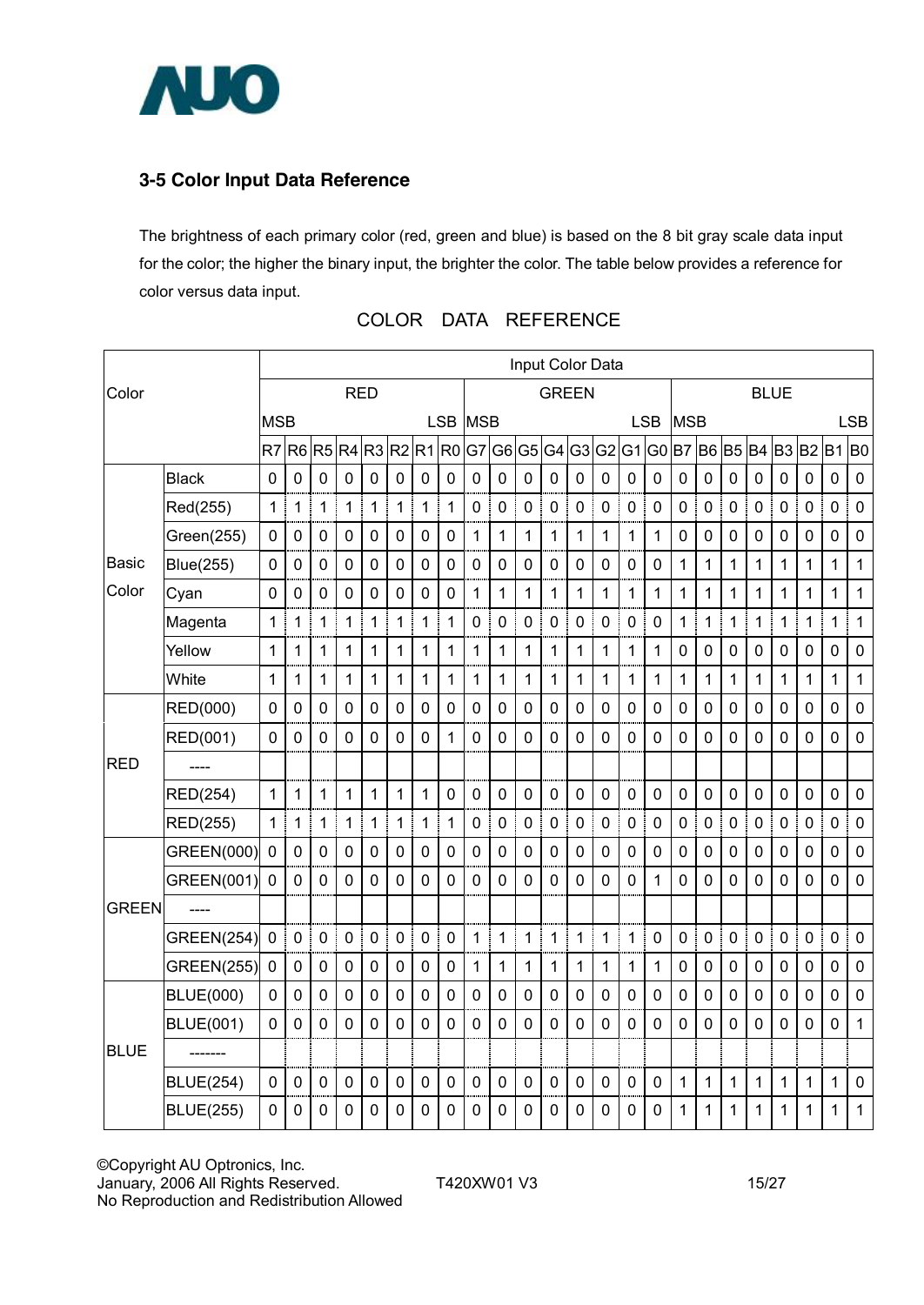

### **3-6 Power Sequence**

#### **1. Power sequence of panel**



|           |               | Units                    |                          |           |
|-----------|---------------|--------------------------|--------------------------|-----------|
| Parameter | Min.          | Typ.                     | Max.                     |           |
| t1        | 400           |                          | 2000                     | <b>us</b> |
| t2        | 20            | $\overline{\phantom{a}}$ | 50                       | ms        |
| t3        | 700 or (200)* | $\overline{\phantom{0}}$ | $\overline{\phantom{0}}$ | ms        |
| t4        | 200           | $\overline{\phantom{0}}$ | $\overline{\phantom{a}}$ | ms        |
| t5        | 50            |                          |                          | ms        |
| t6        | 0.47          |                          | 30                       | ms        |
| t7        |               |                          | ۰                        | s         |

\* : If t3=200ms, input black signal till 700ms from system is necessary. In case of t3<200ms, the abnormal display will be happened. But it will not damage timing controller.

Apply the lamp voltage within the LCD operating range. When the backlight turns on before the LCD operation or the LCD turns off before the backlight turns off, the display may momentarily become abnormal.

**Caution :** The above on/off sequence should be applied to avoid abnormal function in the display. In case of handling, make sure to turn off the power when you plug the cable into the input connector or pull the cable out of the connector.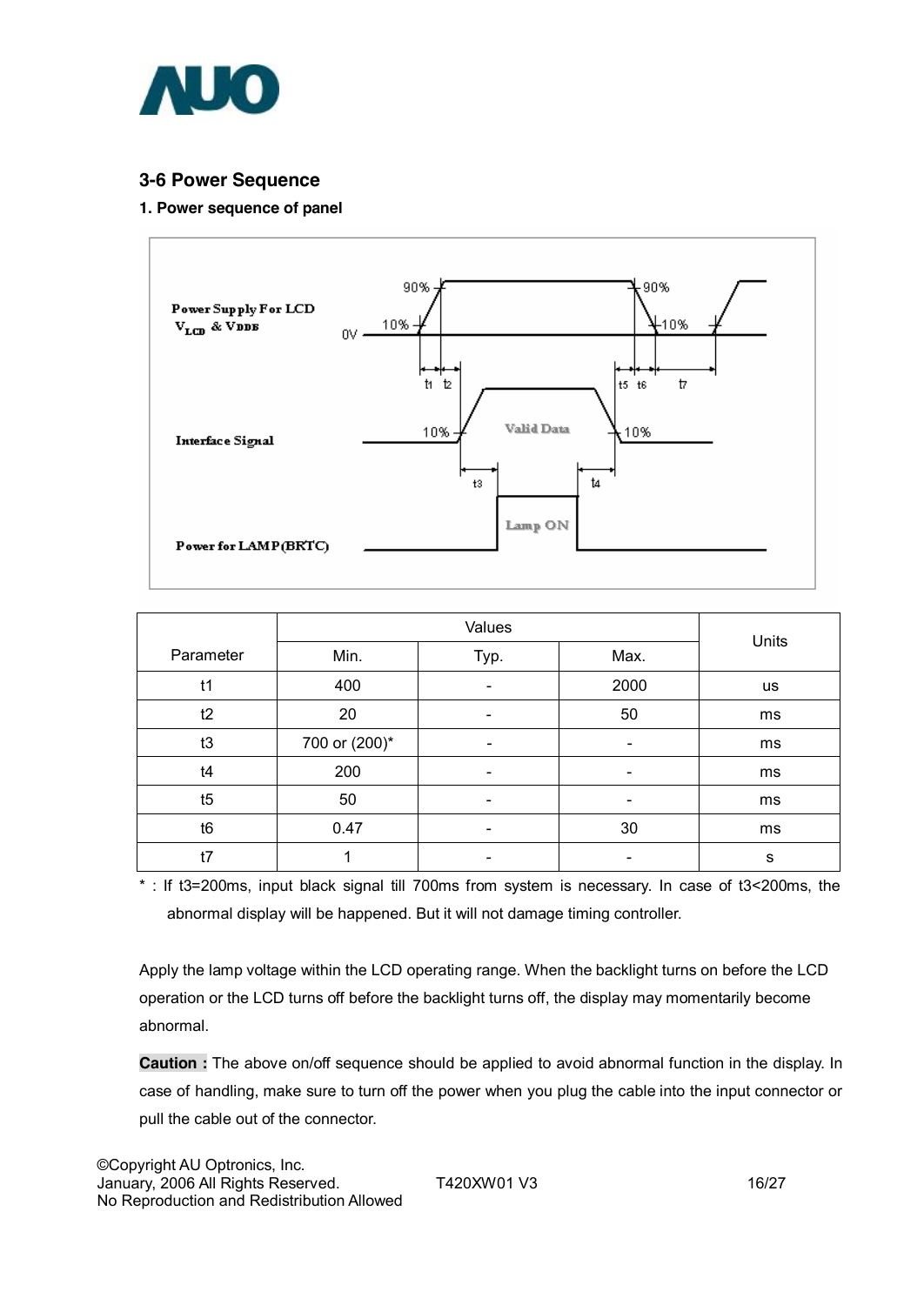

#### **2. Power sequence of inverter**





| Parameter      |      | Units                    |                          |    |
|----------------|------|--------------------------|--------------------------|----|
|                | Min. | Typ.                     | Max.                     |    |
| Τ1             | 20   | $\overline{\phantom{0}}$ | $\,$                     | ms |
| T <sub>2</sub> | 500  |                          |                          | ms |
| T3             | 0    |                          | $\overline{\phantom{0}}$ | ms |
| T4             |      | $\overline{\phantom{0}}$ | $\overline{\phantom{0}}$ | ms |
| T5             | -    | $\overline{\phantom{0}}$ | 10                       | ms |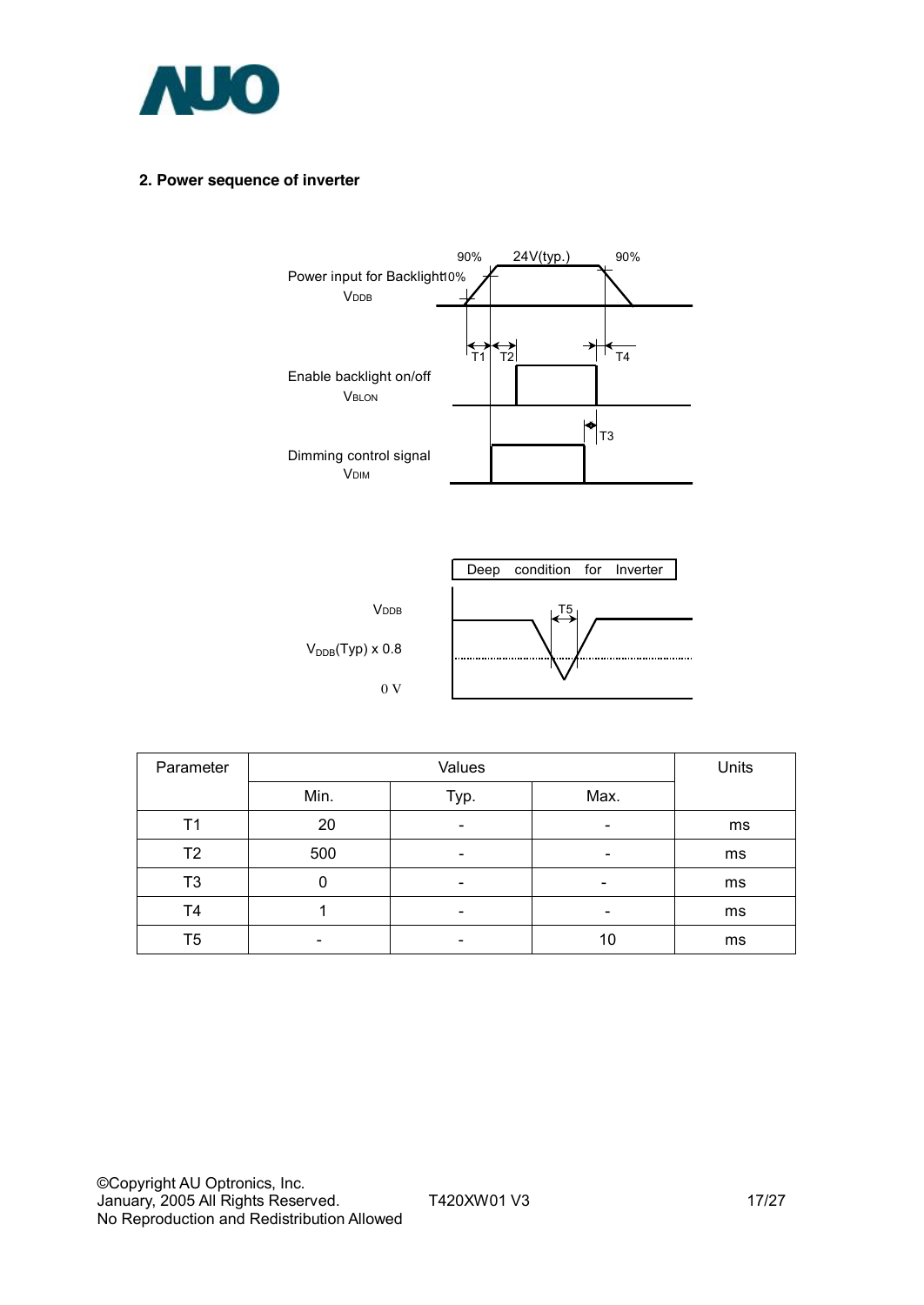

## **4. Optical Specification**

Optical characteristics are determined after the unit has been 'ON' and stable for approximately 45 minutes in a dark environment at 25℃. The values specified are at an approximate distance 50cm from the LCD surface at a viewing angle of  $\Phi$  and  $\theta$  equal to 0°.



**Fig.4-1 Optical measurement equipment and method** 

| <b>Parameter</b>                       | <b>Symbol</b>                          |                  |    | <b>Values</b> |       | <b>Units</b> | <b>Notes</b>    |                    |  |
|----------------------------------------|----------------------------------------|------------------|----|---------------|-------|--------------|-----------------|--------------------|--|
|                                        |                                        |                  |    | Min.          | Typ.  | Max.         |                 |                    |  |
| <b>Contrast Ratio</b>                  |                                        | <b>CR</b>        |    | 1000          | 1200  |              |                 | 1                  |  |
| Surface Luminance, white               |                                        | <b>LWH</b>       |    | 400           | 500   |              | $\text{cd/m}^2$ | $\overline{2}$     |  |
| Luminance Variation                    |                                        | $\delta$ white   | 9p |               |       | 1.3          |                 | 3                  |  |
| Response Time (Average)                |                                        | T $\gamma$       |    |               | 8     |              | ms              | 4,5 (Gray to Gray) |  |
|                                        | <b>Rise Time</b>                       | Tr               |    |               | 15    |              | ms              |                    |  |
|                                        | Decay Time                             | <b>Tf</b>        |    |               | 5     |              | ms              |                    |  |
| <b>Color Coordinates</b>               |                                        |                  |    |               |       |              |                 |                    |  |
|                                        | <b>RED</b>                             | $R_X$            |    |               | 0.640 | Typ.+0.03    |                 |                    |  |
|                                        |                                        | $R_Y$            |    |               | 0.330 |              |                 |                    |  |
|                                        | <b>GREEN</b>                           | $G_X$            |    |               | 0.290 |              |                 |                    |  |
|                                        |                                        | $G_Y$            |    |               | 0.600 |              |                 |                    |  |
|                                        | <b>BLUE</b>                            | $B_X$            |    | Typ.-0.03     | 0.150 |              |                 |                    |  |
|                                        |                                        | $B_Y$            |    |               | 0.060 |              |                 |                    |  |
|                                        | <b>WHITE</b>                           | $W_X$            |    |               | 0.280 |              |                 |                    |  |
|                                        |                                        | $W_Y$            |    |               | 0.290 |              |                 |                    |  |
| <b>Viewing Angle</b>                   |                                        |                  |    |               |       |              |                 | Contrast Ratio>10  |  |
| x axis, right( $\varphi = 0^{\circ}$ ) |                                        | $\theta_{\rm r}$ |    |               | 89    |              | Degree          | 6                  |  |
|                                        | x axis, left( $\varphi$ =180°)         | $\theta_1$       |    |               | 89    |              |                 |                    |  |
|                                        | y axis, up( $\varphi$ =90°)            | $\theta$ u       |    |               | 89    |              |                 |                    |  |
|                                        | y axis, down ( $\varphi = 0^{\circ}$ ) | $\theta$ d       |    |               | 89    |              |                 |                    |  |

©Copyright AU Optronics, Inc. January, 2006 All Rights Reserved. T420XW01 V3 18/27 No Reproduction and Redistribution Allowed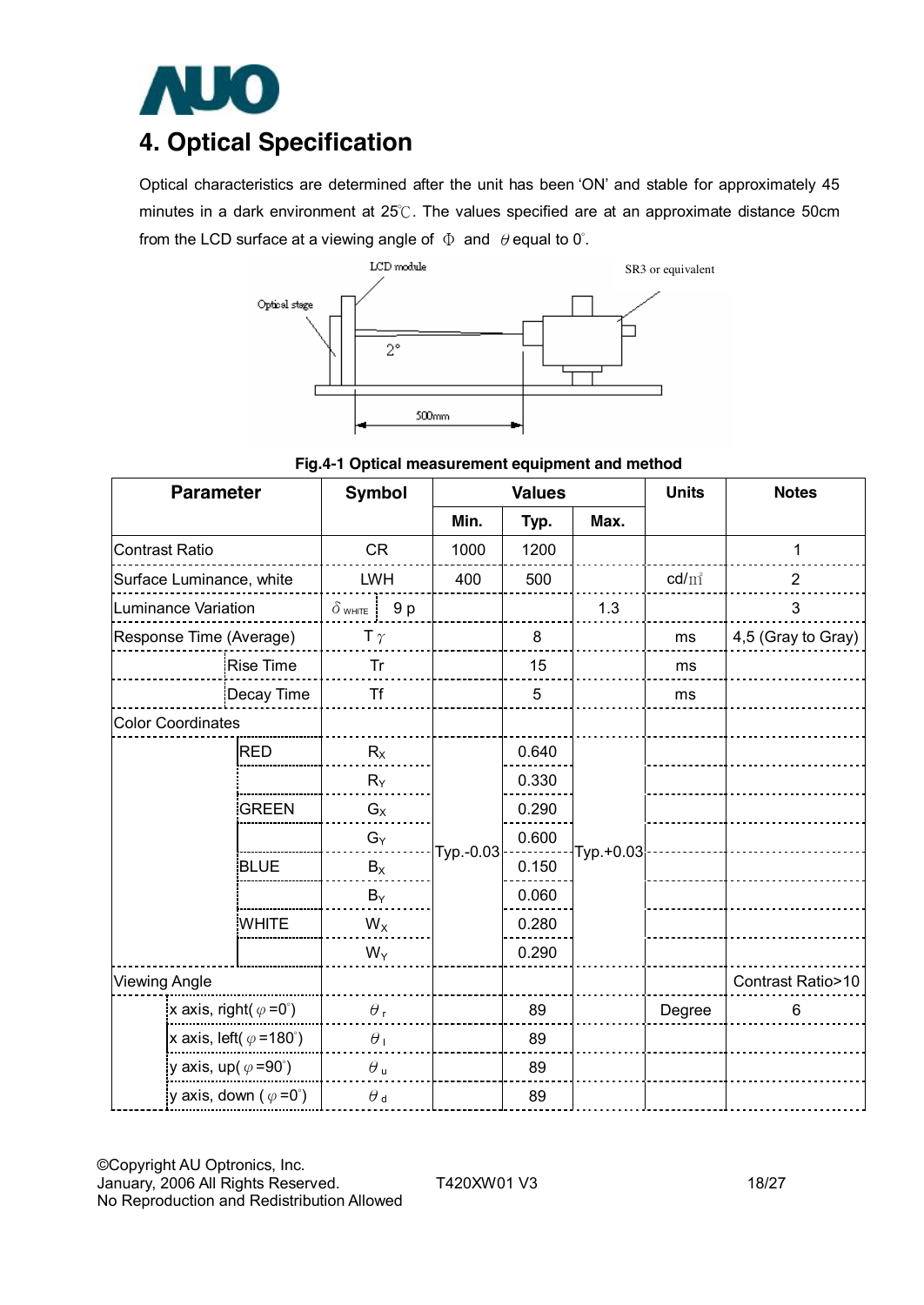

Note:

1. Contrast Ratio (CR) is defined mathematically as:

Contrast ratio (CR)=  $\frac{\text{Brighness on the "white" state}}{\text{Brightness on the "black" state}}$ 

2. Surface luminance is luminance value at point 1 across the LCD surface 50cm from the surface with all pixels displaying white. From more information see Fig. 4-2. When VDDB = 24V, IDDB = 7.3A.  $L_{WH}$ = $L_{on1}$ , Where  $L_{on1}$  is the luminance with all pixels displaying white at center 1 location.



**Fig.4-2 Optical measurement point** 

- 3. The variation in surface luminance,  $\delta$ <sub>WHITE</sub> is defined under 100% brightness as:  $\delta$  wHITE(9P)=Maximum(L<sub>on1</sub>, L<sub>on2</sub>,...,L<sub>on9</sub>)/Minimum(L<sub>on1</sub>, L<sub>on2</sub>,...L<sub>on9</sub>)
- 4. Response time is the time required for the display to transition from white(L255) to black(L0) (Decay Time,  $Tr_D=Tr$ ) and from black(L0) to white(L255) (Rise Time,  $Tr_R=Tr$ ). For additional information see Fig. 4-3.



**Fig.4-3 Response time** 

©Copyright AU Optronics, Inc. January, 2006 All Rights Reserved. T420XW01 V3 19/27 No Reproduction and Redistribution Allowed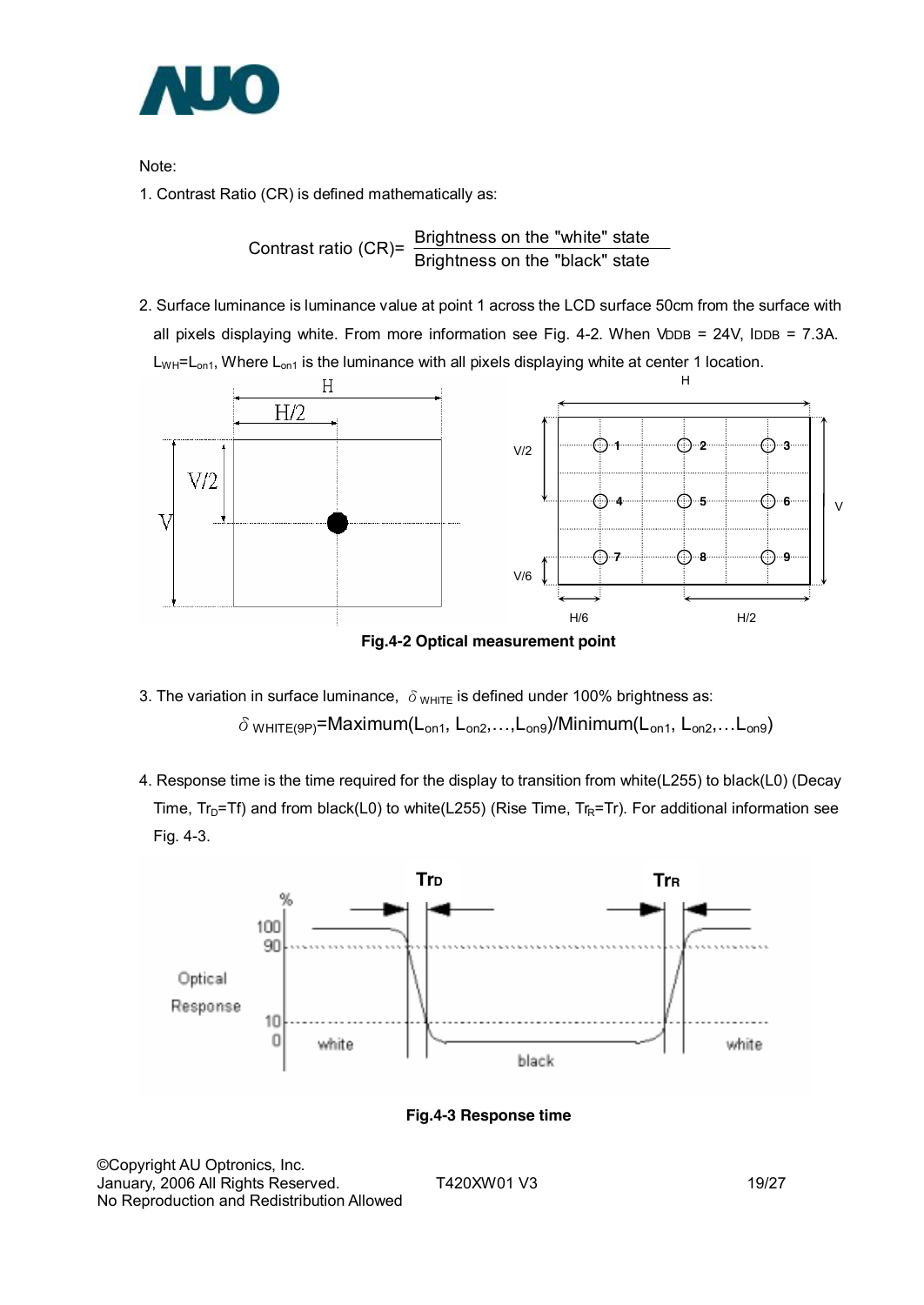

5. The response time is defined as the following figure and shall be measured by switching the input signal for 0, 63, 127, 191, 255 different gray level. For additional information see Fig. 4-4.



**Fig.4-4 Response time** 

6. Viewing angle is the angle at which the contrast ratio is greater than 10. The angles are determined for the horizontal or x axis and the vertical or y axis with respect to the z axis which is normal to the LCD surface. For more information see Fig. 4-5.



**Fig.4-5 Viewing Angle Definition**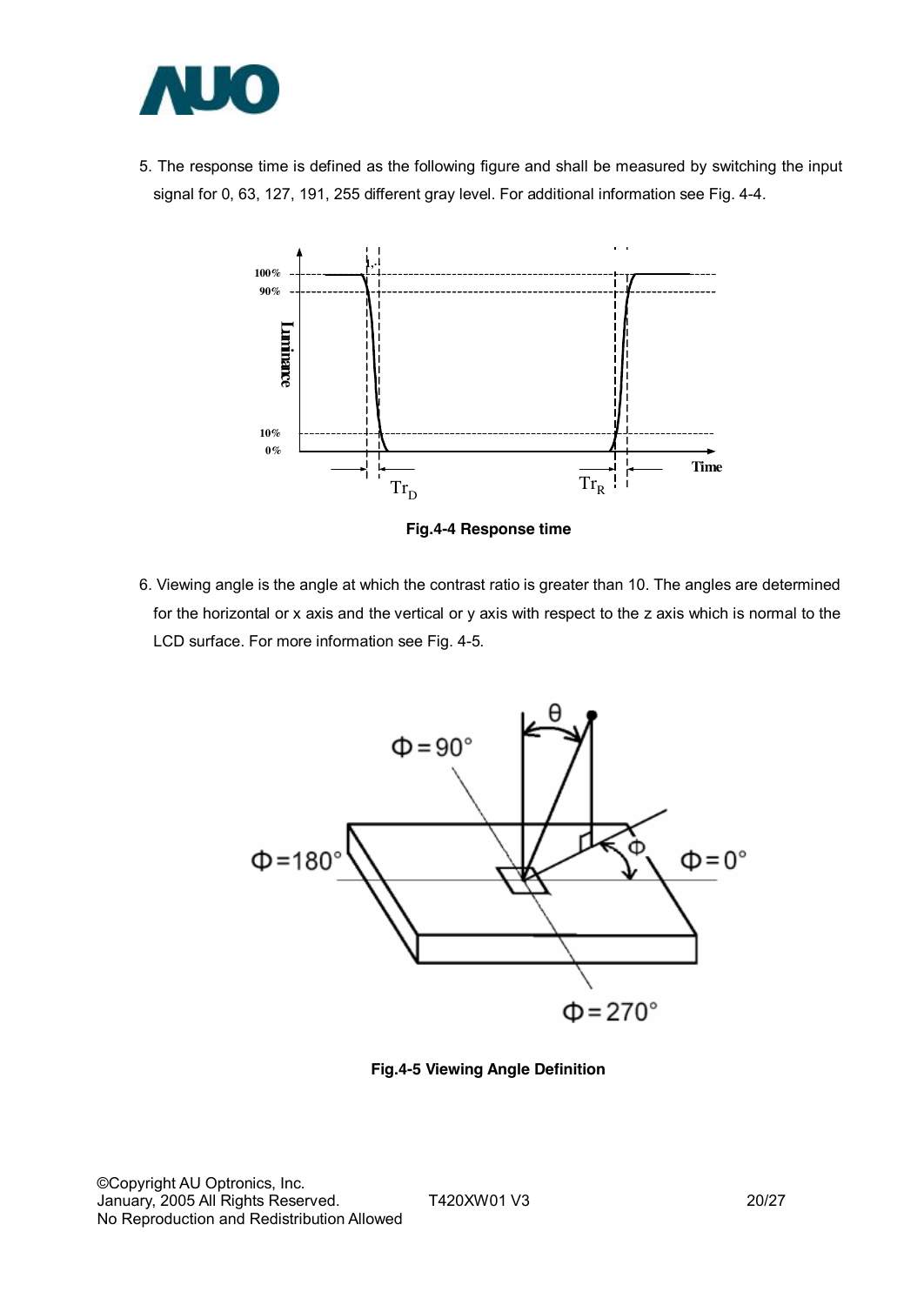

## **5. Mechanical Characteristics**

The contents provide general mechanical characteristics for the model T420XW01. In addition the figures in the next page are detailed mechanical drawing of the LCD.

|                          | Horizontal (typ.) | 983.0mm                |  |  |  |  |
|--------------------------|-------------------|------------------------|--|--|--|--|
| <b>Outline Dimension</b> | Vertical (typ.)   | 576.0mm                |  |  |  |  |
|                          | Depth (typ.)      | 52.7mm (with inverter) |  |  |  |  |
| <b>Bezel Area</b>        | Horizontal (typ.) | 939.0mm                |  |  |  |  |
|                          | Vertical (typ.)   | 531.3mm                |  |  |  |  |
| Active Display Area      | <b>Horizontal</b> | 930.25mm               |  |  |  |  |
|                          | Vertical          | 523.01mm               |  |  |  |  |
| Weight                   | 15000g (Max)      |                        |  |  |  |  |
| Surface Treatment        | AG, 3H            |                        |  |  |  |  |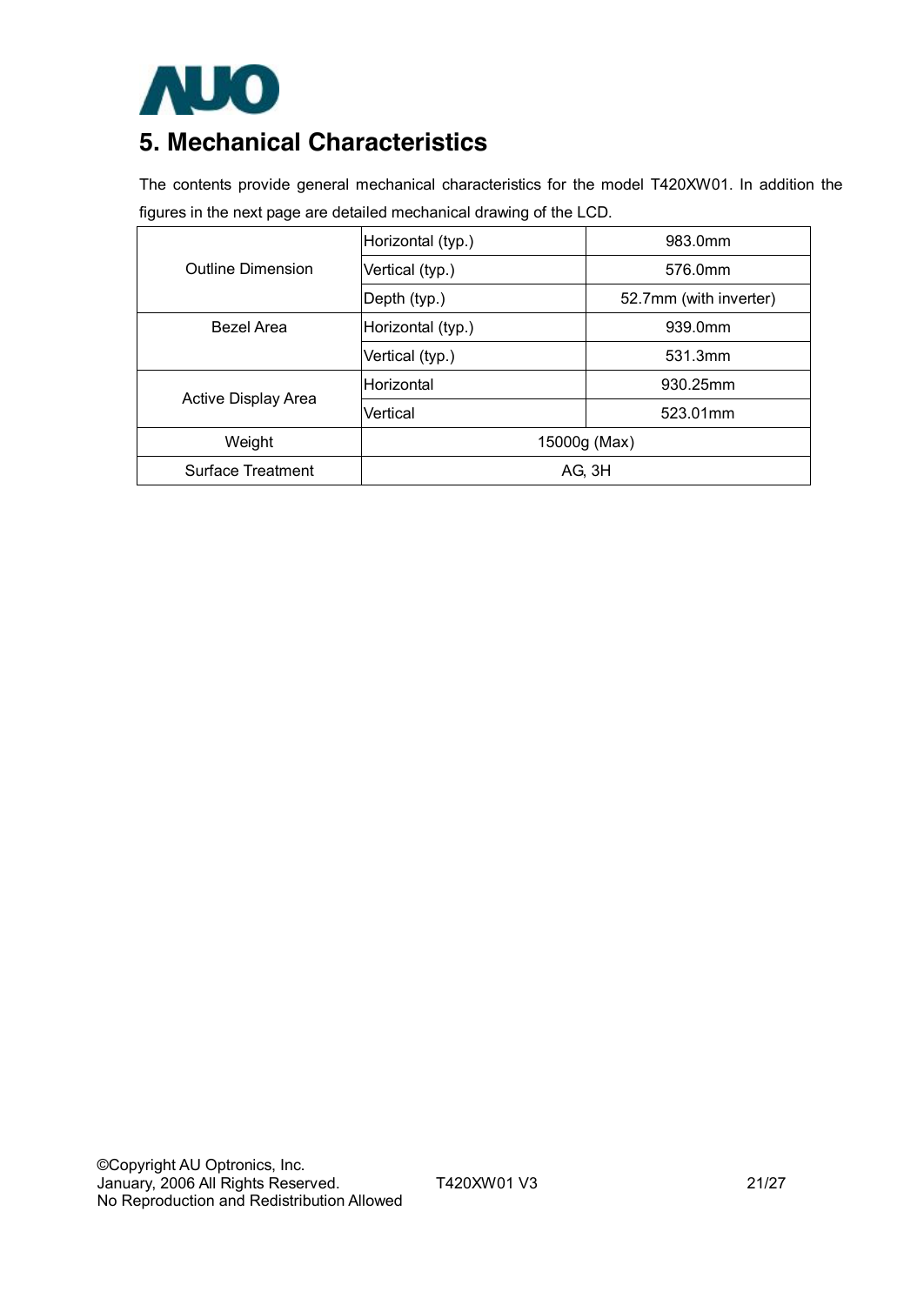



©Copyright AU Optronics, Inc. January, 2006 All Rights Reserved. T420XW01 V3 22/27 No Reproduction and Redistribution Allowed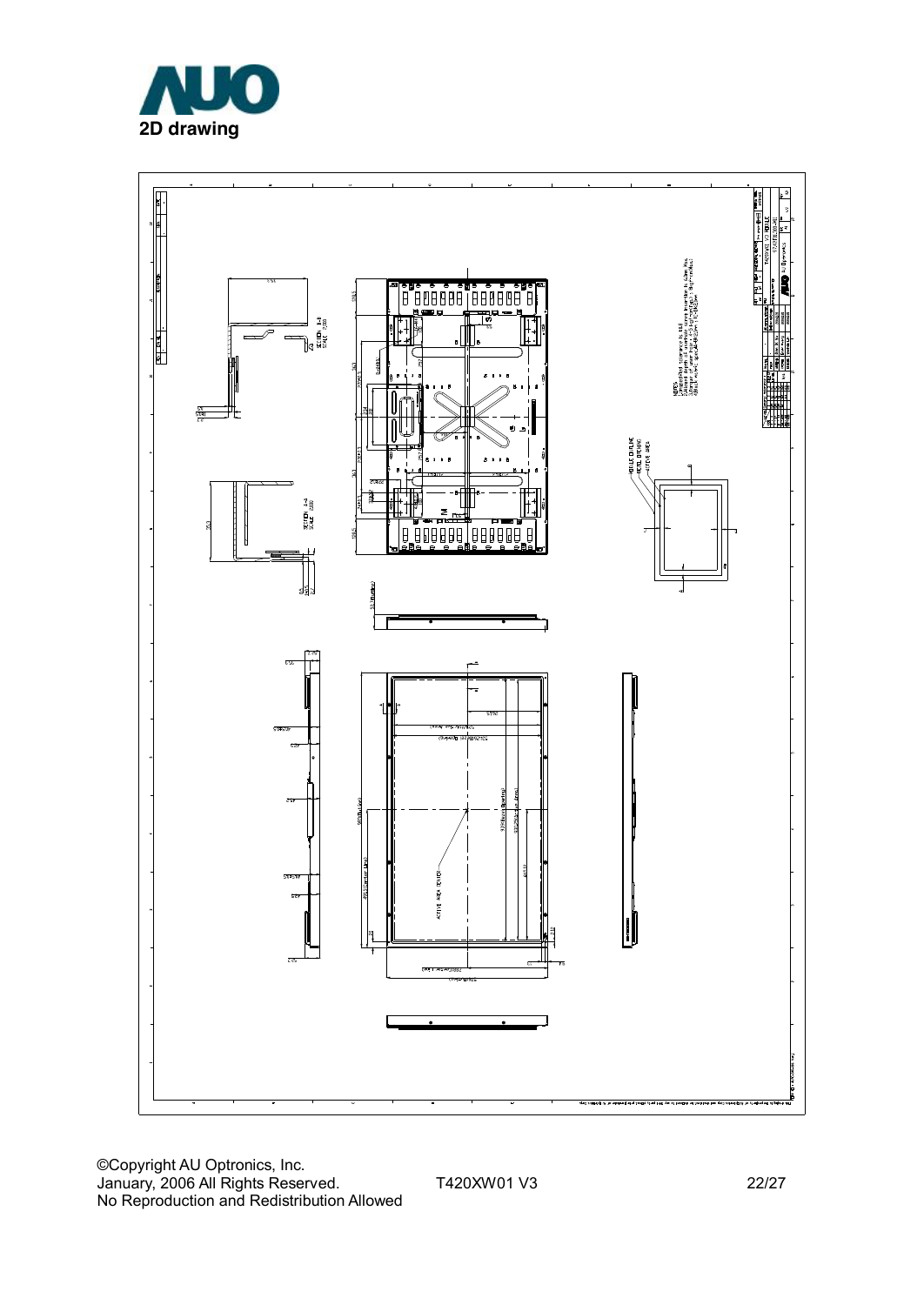

## **6. International Standard**

### **6-1. Safety**

- (1) UL6500, UL 60065 Underwriters Laboratories, Inc. (AUO file number : E204356) Standard for Safety of Information Technology Equipment Including electrical Business Equipment.
- (2) CAN/CSA C22.2 No. 950-95 Third Edition, Canadian Standards Association, Jan. 28, 1995 Standard for Safety of Information Technology Equipment Including Electrical Business Equipment.
- (3) EN60950: 1992+A2: 1993+A2: 1993+C3: 1995+A4: 1997+A11: 1997 IEC 950: 1991+A1: 1992+A2: 1993+C3: 1995+A4:1996 IEC 60065: version 7th European Committee for Electro technical Standardization (CENELEC) EUROPEAN STANDARD for Safety of Information Technology Equipment Including Electrical Business Equipment.

### **6-2. EMC**

- a) ANSI C63.4 "Methods of Measurement of Radio-Noise Emissions from Low-Voltage Electrical and Electrical Equipment in the Range of 9kHz to 40GHz. "American National standards Institute(ANSI), 1992
- b) C.I.S.P.R "Limits and Methods of Measurement of Radio Interface Characteristics of Information Technology Equipment." International Special committee on Radio Interference.
- c) EN 55022 "Limits and Methods of Measurement of Radio Interface Characteristics of Information Technology Equipment." European Committee for Electrotechnical Standardization. (CENELEC), 1998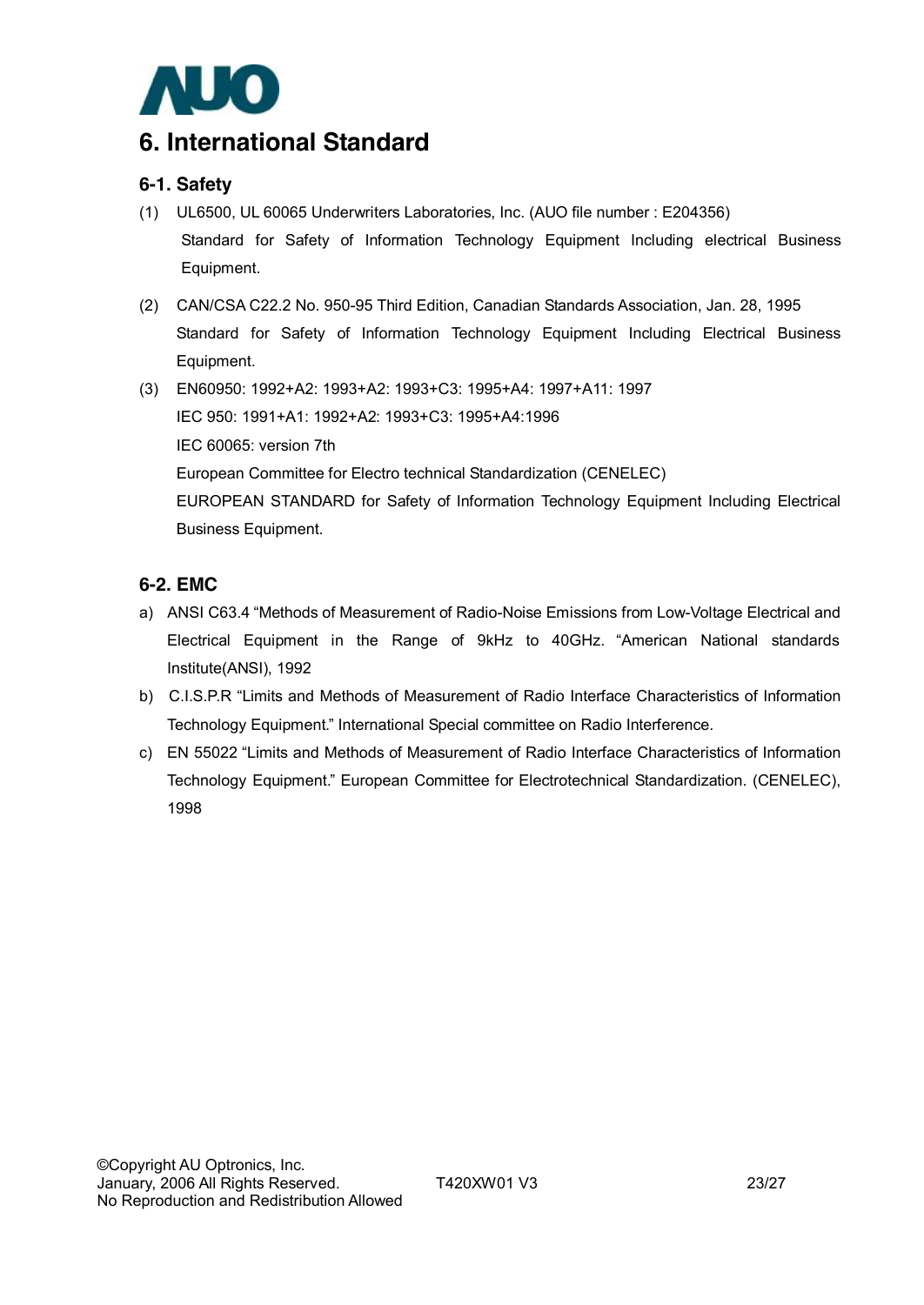

## **7. Packing**

### **Packing Instruction**



Package information:

Carton outside dimension : 1087x285x716mm

Carton/Package weight : 3kg

Gross weight(per Box) : 48kg

©Copyright AU Optronics, Inc. January, 2006 All Rights Reserved. T420XW01 V3 24/27 No Reproduction and Redistribution Allowed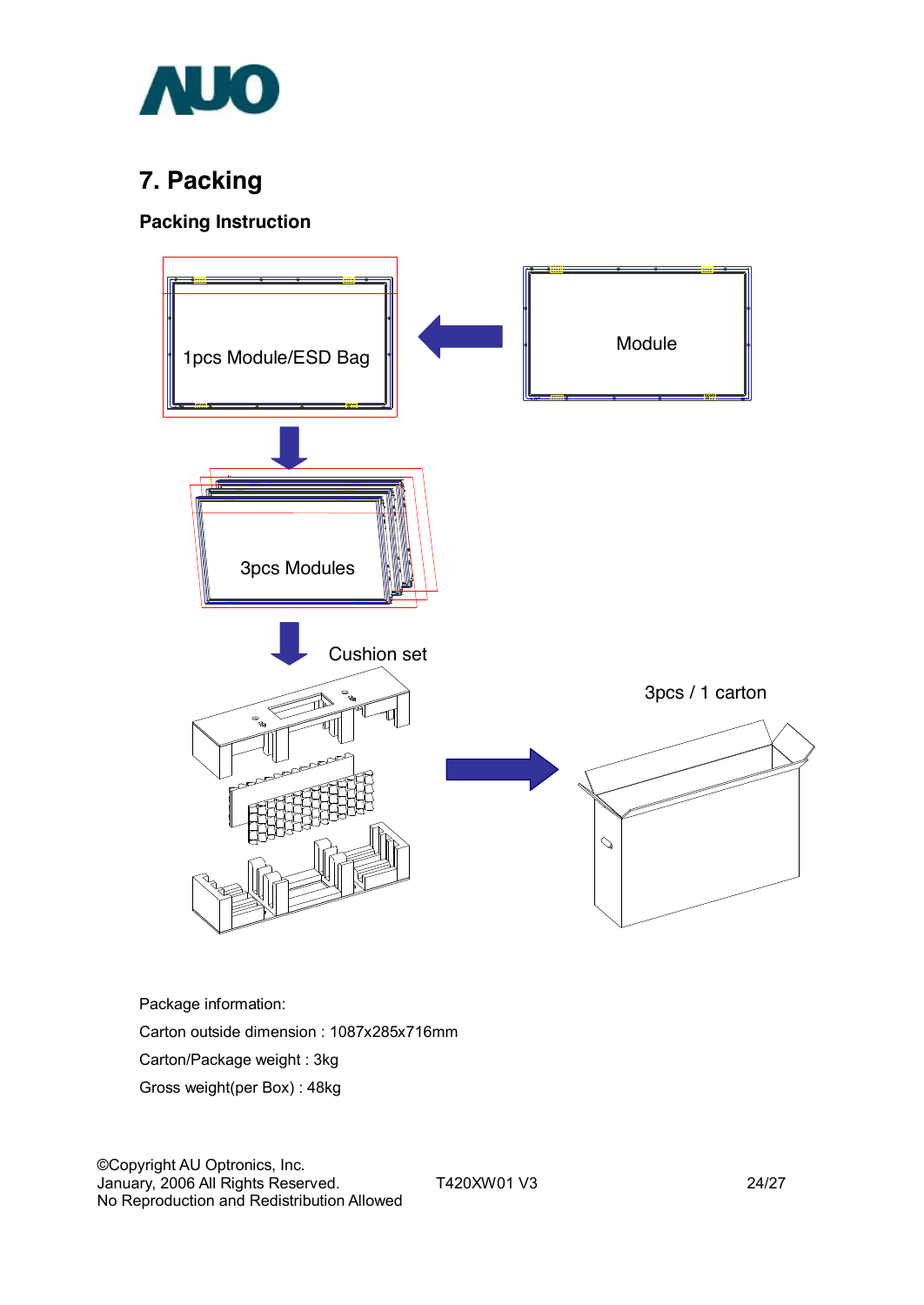

## **Shipping label**

| TENNADEZER DOOR FEDERATUUR. | Manufactured XX2OX<br>Model No: T420XW01<br>All Ophanics<br><b>MAD E IN TAUMANOMA</b> | <b>VX</b><br>ໝ≪ | Roll@ | (P4) |
|-----------------------------|---------------------------------------------------------------------------------------|-----------------|-------|------|
| Rating: 8V-18A              |                                                                                       |                 |       |      |

#### **Green Mark Description:**

For Pb Free products, AUO will add  $\bigcirc$  for identification.

For RoHS compatible products, AUO will add  $\overline{\text{bulk}}$  for identification.

**Note.** The Green Mark will be present only when the green documents have been ready by AUO Internal Green Team. (The definition of green design follows the AUO green design checklist.)

### **Carton label**



### **Pallet information**

By air cargo : : (4x1) x2 layers, one pallet put 8 boxes, total 24 pcs module.

By sea : (4x1) x3 layers, one pallet put 12 boxes, total 24 pcs module.

Pallet dimension : 1150x1100x120mm

Pallet weight : 10kg

By air total weight : 48 kg/box X 8 boxes=384 kg (with pallet weight 394kg)

By sea total weight : 48 kg/box X 12 boxes=576 kg (with pallet weight 586kg)



©Copyright AU Optronics, Inc. No Reproduction and Redistribution Allowed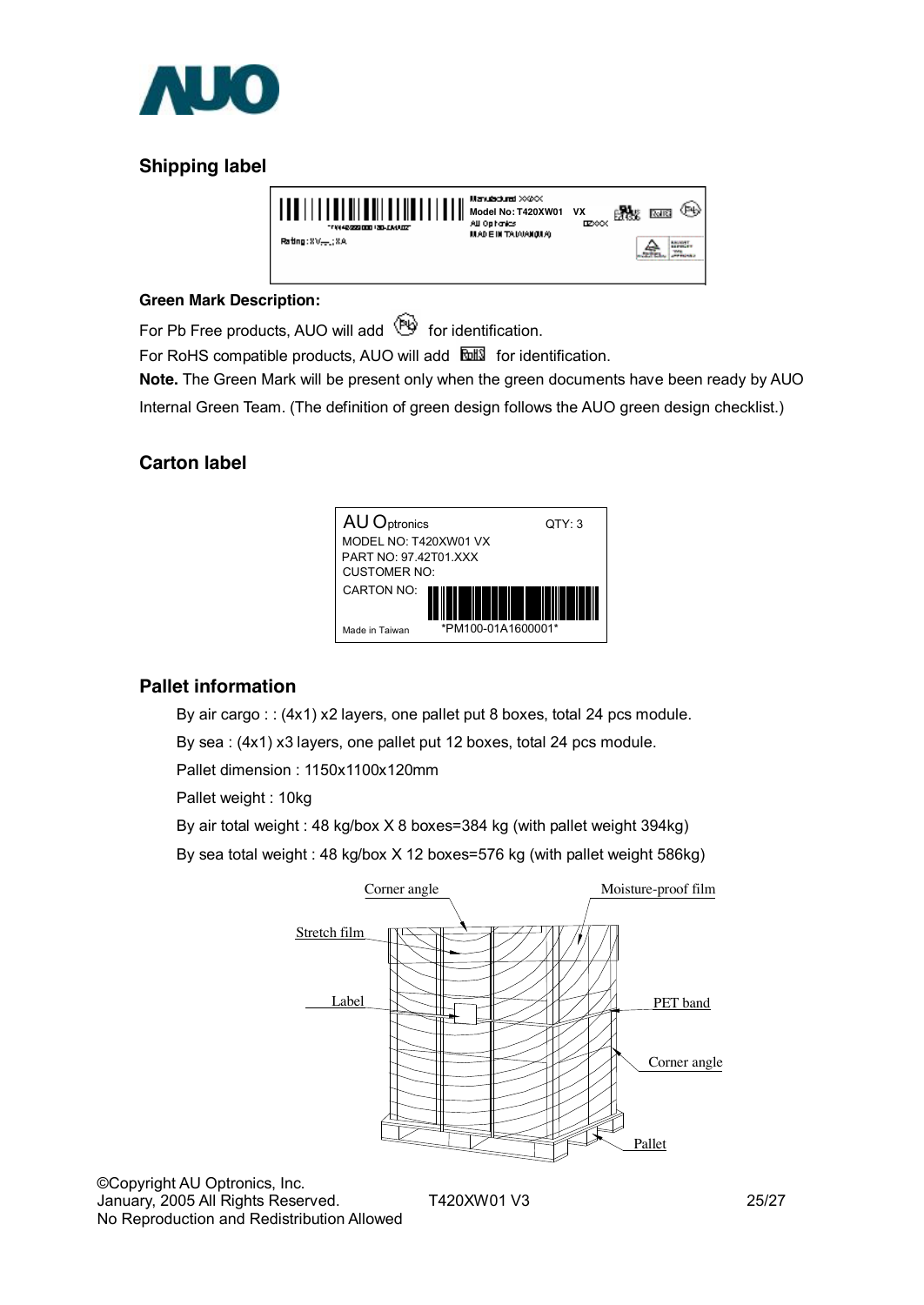

## **8. PRECAUTIONS**

Please pay attention to the followings when you use this TFT LCD module.

### **8-1 MOUNTING PRECAUTIONS**

- (1) You must mount a module using holes arranged on back side of panel
- (2) You should consider the mounting structure so that uneven force (ex. Twisted stress) is not applied to module. And the case on which a module is mounted should have sufficient strength so that external force is not transmitted directly to the module.
- (3) Please attach the surface transparent protective plate to the surface in order to protect the polarizer. Transparent protective plate should have sufficient strength in order to the resist external force.
- (4) You should adopt radiation structure to satisfy the temperature specification.
- (5) Acetic acid type and chlorine type materials for the cover case are not desirable because the former generates corrosive gas of attacking the polarizer at high temperature and the latter causes circuit break by electro-chemical reaction.
- (6) Do not touch, push or rub the exposed polarizers with glass, tweezers or anything harder than HB pencil lead. And please do not rub with dust clothes with chemical treatment. Do not touch the surface of polarizer for bare hand or greasy cloth. (Some cosmetics are detrimental to the polarizer.)
- (7) When the surface becomes dusty, please wipe gently with absorbent cotton or other soft materials like chamois soaks with petroleum benzene. Normal-hexane is recommended for cleaning the adhesives used to attach front/ rear polarizers. Do not use acetone, toluene and alcohol because they cause chemical damage to the polarizer.
- (8) Wipe off saliva or water drops as soon as possible. Their long time contact with polarizer causes deformations and color fading.
- (9) Do not open the case because inside circuits do not have sufficient strength.

#### **8-2 OPERATING PRECAUTIONS**

- (1) The spike noise causes the mis-operation of circuits. It should be lower than following voltage: V=±200mV(Over and under shoot voltage)
- (2) Response time depends on the temperature. (In lower temperature, it becomes longer..)
- (3) Brightness depends on the temperature. (In lower temperature, it becomes lower.) And in lower temperature, response time (required time that brightness is stable after turned on) becomes longer.
- (4) Be careful for condensation at sudden temperature change. Condensation makes damage to